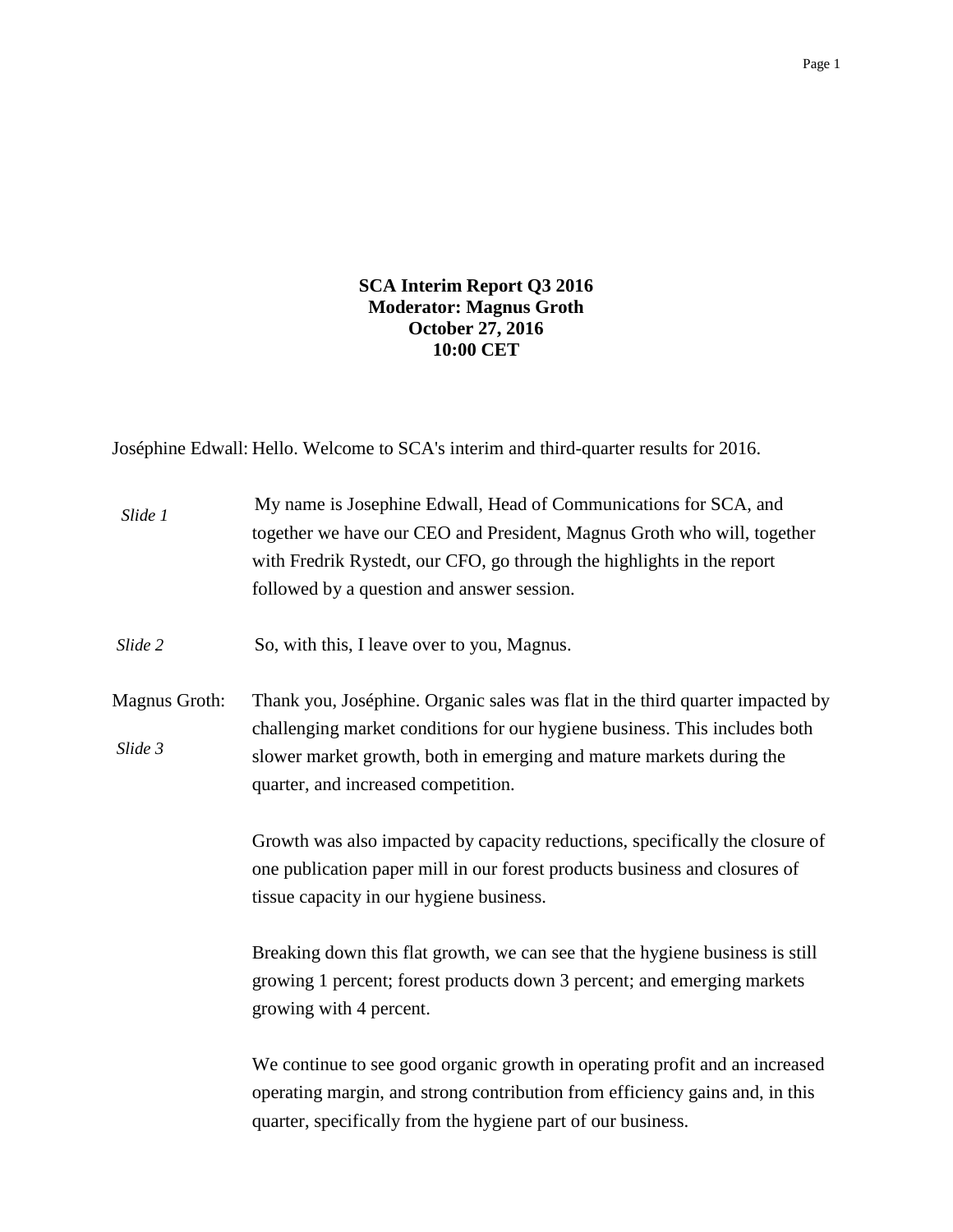Strong cash flow, and following our strategy we had a good flow of innovations; four that I will talk about in a minute.

In addition, during the quarter we initiated the work to propose to the Annual General Meeting at the beginning of next year to split the Group into two listed companies, hygiene and forest products. During the quarter, we also decided to implement restructuring measures into our tissue plants in France, and this has been communicated previously. *Slide 4*

> After the end of the quarter, we have decided to close our baby diaper business in Mexico. As you will see later, the baby segment of our hygiene business is the one that's been underperforming in the quarter. This closure is a consequence of that underperformance during the last couple of quarters and this will have a negative impact then on growth in the fourth quarter for our personal care part of our business.

Our capital structure and dividend policy for the future hygiene business, subject then to approval of the Annual Shareholders Meeting, has been communicated this morning in a separate press release.

With that, moving over then to the financials.

Again, organic sales growth flat; however, growth in hygiene with 1 percent and a negative growth in forest products. *Slide 5*

> Adjusted operating profit grew by 7 percent; operating margin by 60 basis points; and earnings per share showed a significant jump. However, in the third quarter last year we had a number of items affecting comparability, significantly more than the third quarter this year.

So, comparing like for like, excluding items affecting comparability, earnings per share would be up 12 percent; and a strong cash flow.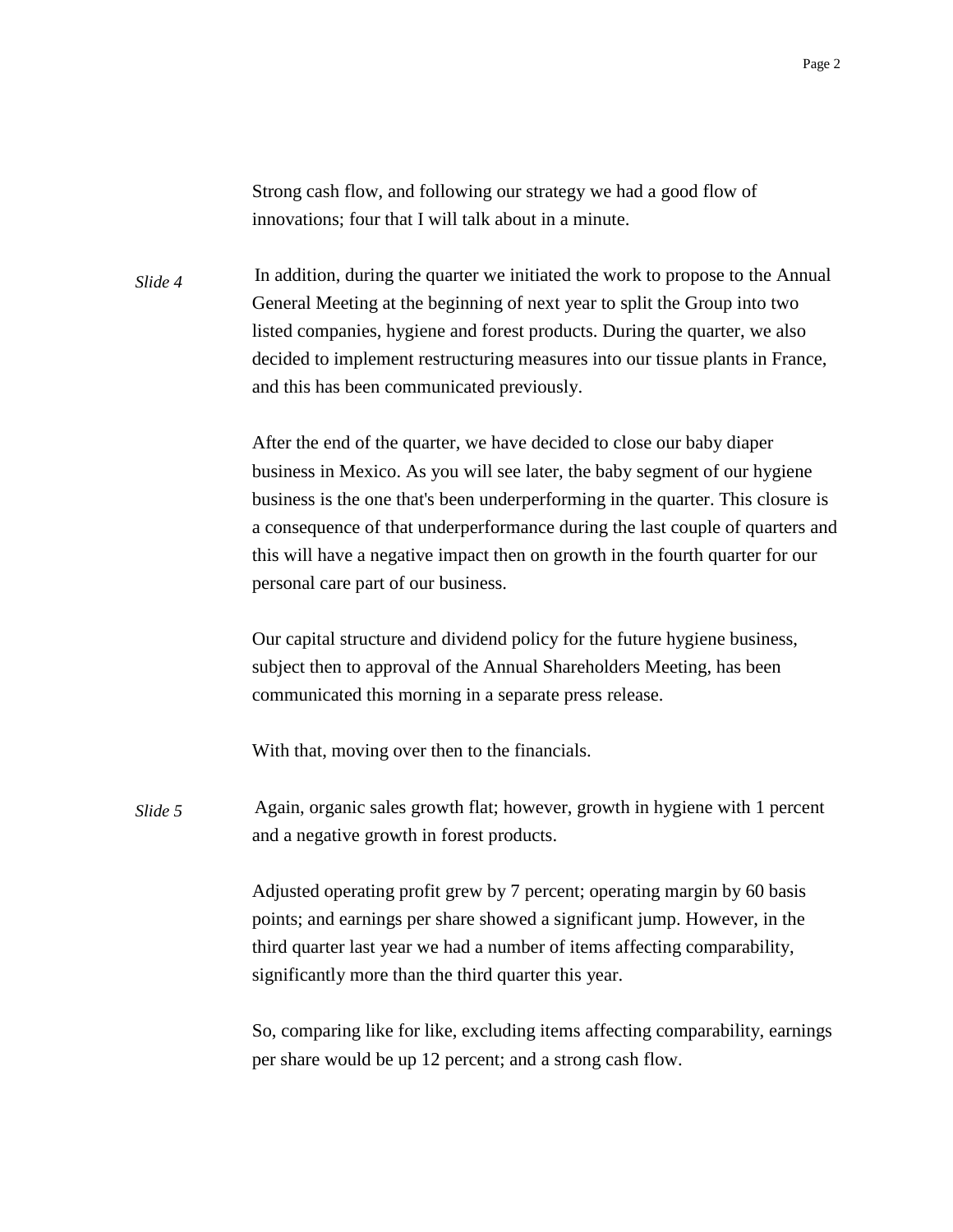| Slide 6 | Return on capital employed where we have a target of 13 percent remained |
|---------|--------------------------------------------------------------------------|
|         | flat at 12.8 percent.                                                    |

However, during the year we have closed the transaction of Wausau, the Away-from-Home tissue business in North America and this is contributing, in a very positive way, to our growth and to our profitability. However, the goodwill has a negative impact of 0.4 percent on return on capital employed. So, again, comparing like for like, we would actually now be above our longterm target for return on capital employed, up to 13.2 percent.

Our innovations follow our strategy, which is to put more emphasis on what we call our new core, soaps and wipes. Tempo Fresh to Go is an example of that; it's a new wipes assortment. *Slide 7*

> It also follows our strategy to launch innovations in the winning channels and the new napkin box for Tork, which is, as you know, our Away-from-Home tissue assortment. It's focused then on a channel that's growing for this category today which is the cash and carry channel.

- Nosotras in feminine care is another example of soaps and wipes, launched in Latin America. And, we are upgrading our assortment for incontinence for men, which is a fast -- very fast-growing segment within incontinence care. *Slide 8*
- With that I'd like to hand over to our CFO, Fredrik Rystedt. *Slide 9*
- Fredrik Rystedt: Thank you, Magnus. I'll take you through a few slides on the result development.
	- Starting with the net sales, as Magnus already alluded to, we have an organic growth of 0 percent, and various components. So, if I just start with price and mix. *Slide 10*

We had a positive, slightly positive price impact for price and mix impact for tissue. This is largely coming from Away-from-Home and, to some degree, LatAm.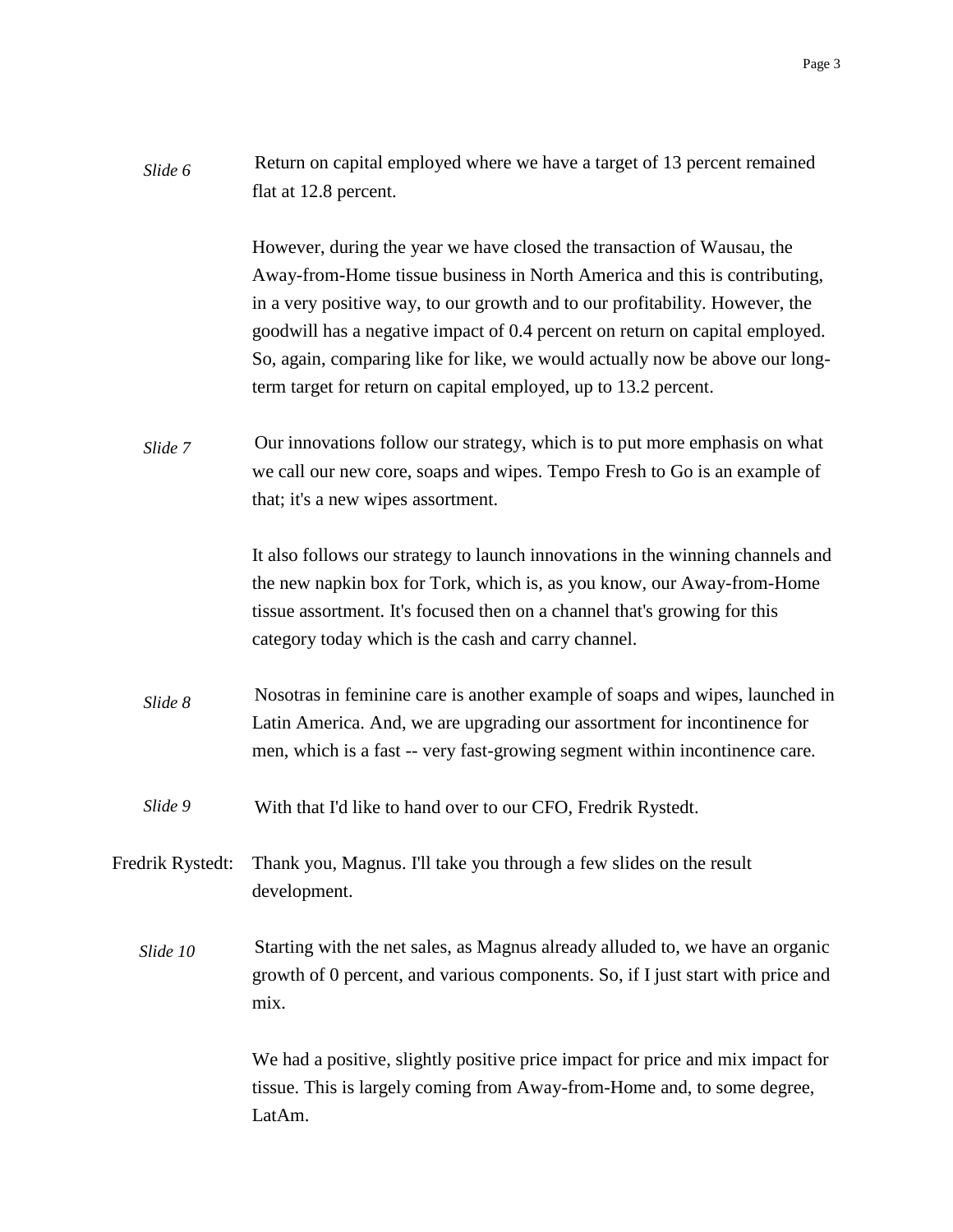Personal care was largely flat for the quarter. Of course, forest as a consequence still of lower prices and, in average, a weaker Swedish crown in the quarter, forest is still negative.

Volume is positive or slightly positive for both personal care and tissue and a minor drop in forest.

We look at the currency here; I get many questions on Brexit and roughly if you look at the number here on this slide, about 3 percent impact on net sale, roughly half of that comes from the weakening pound.

If you look at this slide it looks -- as you can see a falling growth for all of the units with the exception of forest. So, if I turn to these, you can see that we have, as Magnus said, been impacted in this quarter by tougher competition. *Slide 11*

> There's been some price pressure and we've also had capacity reductions. Specifically, if you look at personal care, both volume and price mix dropped in comparison to the previous quarter, and specifically that relates to a drop in baby.

> We also have a lower growth rate for personal care, because of tougher comps. Many of you will remember the price increases we made during 2015 and, of course, also the private label contract that was part of personal care, baby to be specific, and that is now all in the comparing numbers and, hence, a part of the explanation for the lower growth rate in the quarter for personal care.

> For tissue, the main contribution there was the mother reels' sales. We have reduced capacity there and we've simply sold less mother reels. We also have a lower growth rate for Asia, or for Vinda, in particular.

This is a more detailed, a granular view of sales and it's kind of complicated, but if I ask you to start by looking at the bottom of the page, you can see the organic sales growth by category. So, you can see for incontinence, baby, etc. *Slide 12*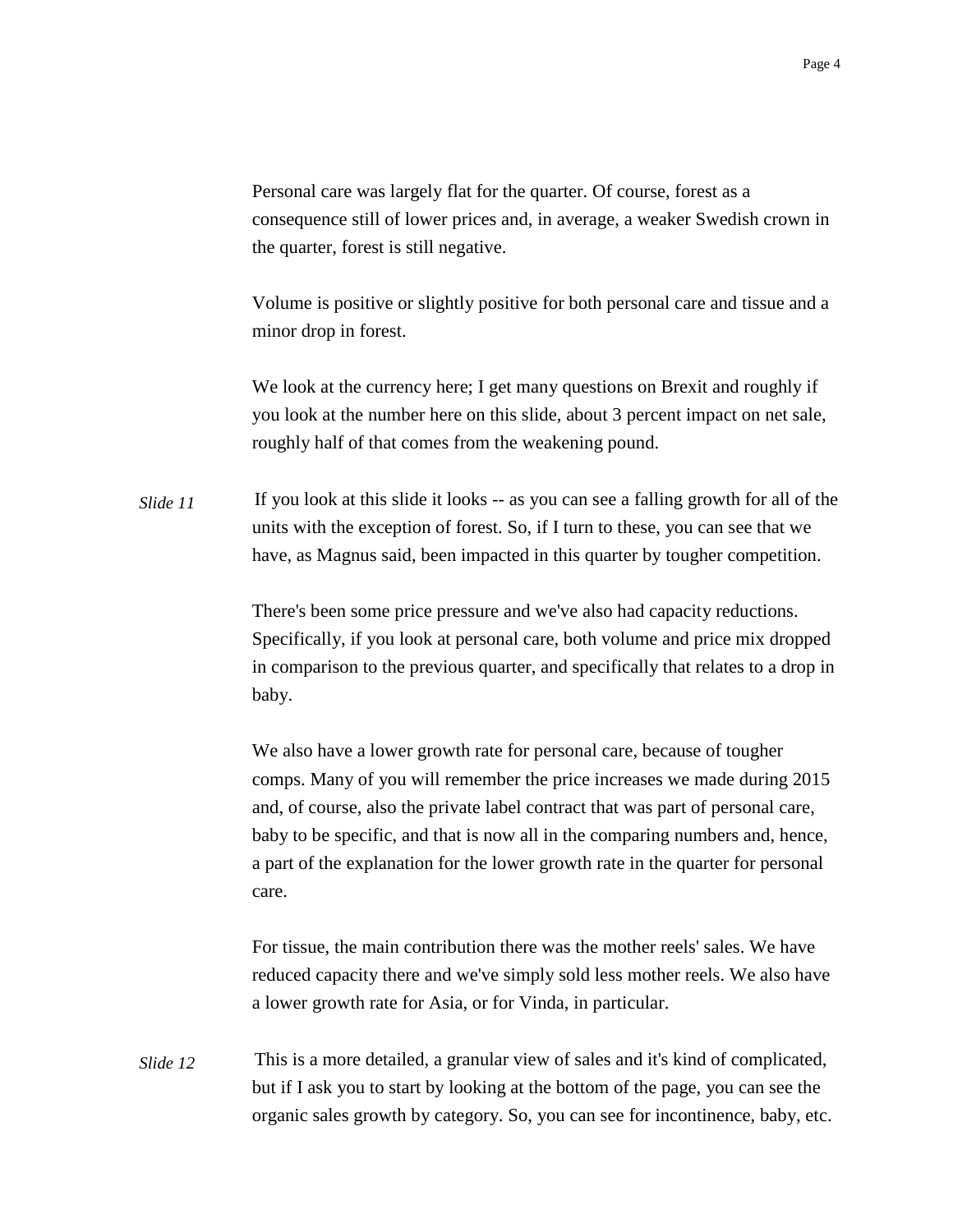If you actually look at that, you can see that four out of five of the hygiene categories are growing. But, of course, you can also see the big decline there in baby. The bars will show the contribution from each of these categories to the growth of organic sales for the Group, as a whole.

Particularly if you look at that baby decline of 7 percent, that is pretty much all of it coming from emerging markets, and specifically Russia, Mexico, some Latin American countries and Turkey. There are various reasons for it, competitive pressure or political or rather harsher market conditions, and Magnus will allude to that a little bit later.

The forest contributes also one of -- it's also a negative contributor to the Group, as you can see here, with 0.5 percent or 3 percent for forest as a business. All of that, actually the entire 3 percent is coming from the closure of Ortviken that we executed during Q4 of last year.

If I turn to profit, the adjusted operating profit, if I start with price/mix there, we can see that we had a positive price/mix contribution, minor for personal care and about SEK150 million or so for tissue. But we also still have a negative offset from the forest business. *Slide 13*

> Roughly the same kind of pattern for volume contribution, both personal care and tissue positive, and forest slightly negative.

One thing that you saw already in the second quarter is that market prices relating to raw material has become lower, and that's still the case. So, we have a considerable contribution from lower raw material cost. Most of this, the absolute majority is within tissue and this is, of course, related to pulp. But we also see reductions in for instance SAP and fluff pulp, and some other plastic material.

The other bar there, negative SEK177 million, we continue to do really well in terms of efficiency. This hasn't been a very, very good quarter which is part of that bar.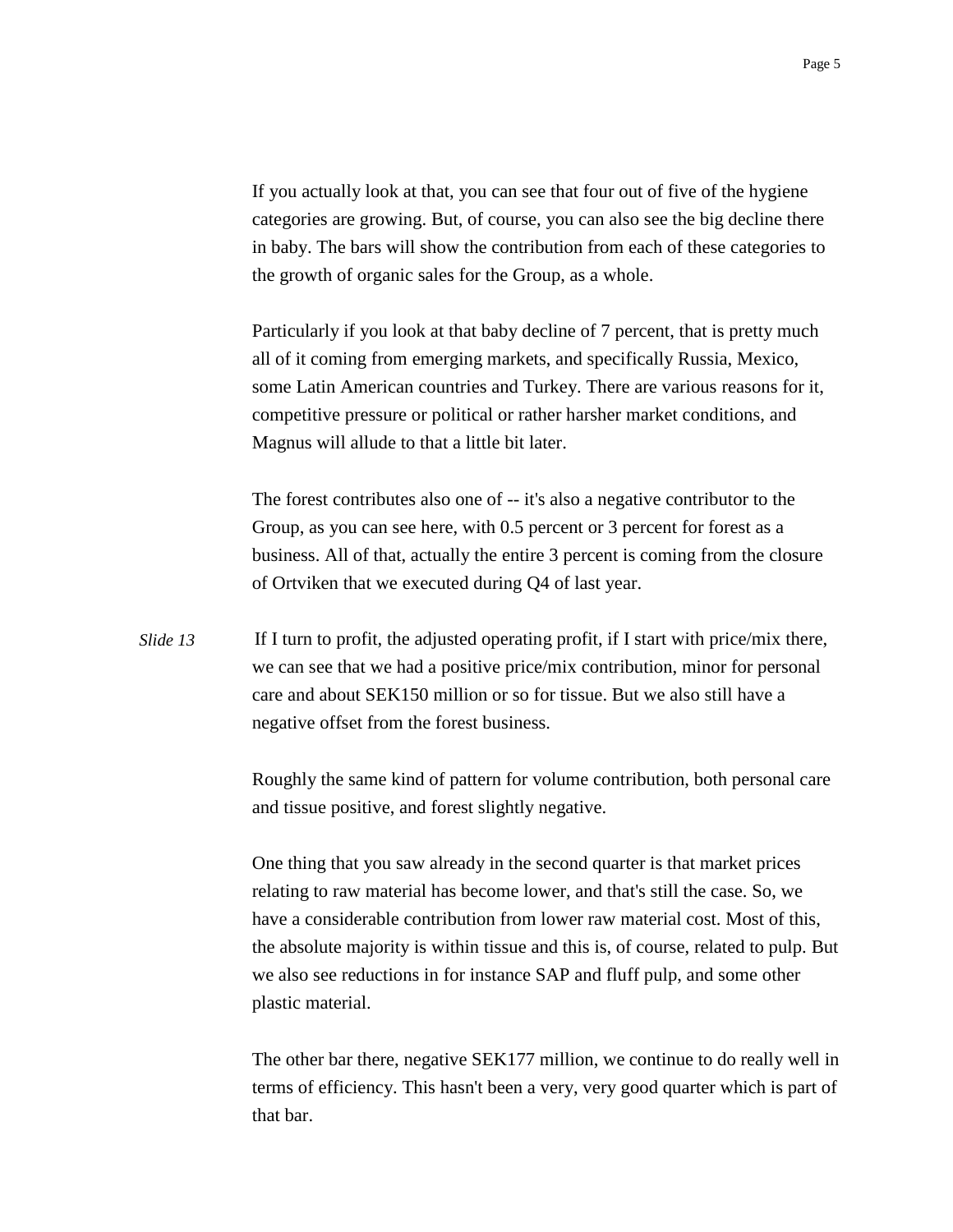But, as you've also seen in previous quarters, we continue to increase spending on both A&P and SG&A. A&P is up if you compare it to net sales is up by about 0.5 percent, so we continue to increase our market investments.

Also, SG&A is up by 0.8 percent in relation to sales; a large part of that is, actually, relating to Vinda and a larger sales force.

Brexit. Once again, if you look at the Brexit impact on the total result, it's approximately SEK205 million; so pretty significant. Out of that, SEK120 million or so is related to transactional impact, so simply exporting into the UK.

That's a pretty significant impact on margin, so if you look at the margin impact, it's 0.4 percent, so it's not small. It's been a fairly significant impact in the quarter.

Taking the next slide here with cash flow, we continue to do well on cash flow. If you look at operating cash flow without strategic investment, the increase was approximately 10 percent. This is, of course, coming from the higher result, as you've seen, the operating surplus, as you see on the slide. *Slide 14*

> But, we also continue to do well on working capital. If you look at individual items and starting with accounts receivables, if you compare it to last year, we have reduced accounts receivables by two days, and we've done exactly the same with accounts payable. So, this work or efficiency work is continuing to do really well.

> Looking at the total cash flow, including strategic investments, the increase is less; it's 2 percent. This is just a reflection of the fact that strategic investments is much higher than it was in the corresponding period last year.

The absolute majority of this increase, as you can see on the slide, is relating to Östrand. And you know that we have an intention to spend approximately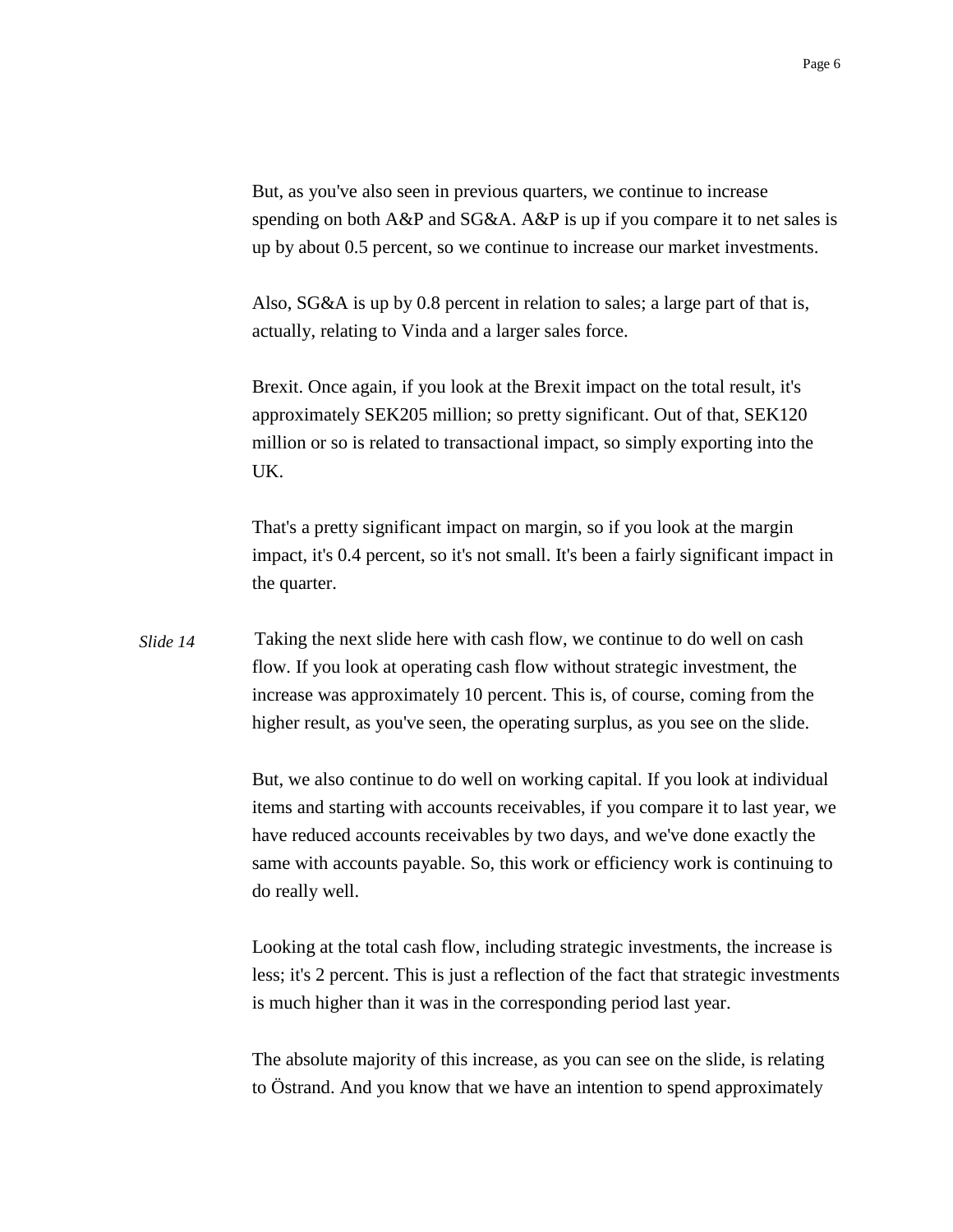SEK7.8 billion in Östrand. So far, up to now, we have spent approximately SEK1.9 billion of those SEK7.8 billion.

Items affecting comparability, no surprise; we have communicated all of this prior to the quarter. So, of course, a big portion of it relates to French manufacturing sites that we have restructured during the quarter, or announced that we will restructure. *Slide 15*

> We have announced also the closure of the baby diaper business in Mexico, an unprofitable business that we have decided to shut down.

The Wausau integration is proceeding according to plan and we continue to take restructuring measures and costs related to this. This is exactly in line with our business case that we originally made and the time plan as well.

And the last part, the SEK20 million there relates to just write-downs of intangible assets no longer in use. The cash flow impact from the SEK710 million is approximately SEK325 million, so there is a lot of write-downs in this number.

With those words, Magnus. *Slide 16*

Magnus Groth: Thank you, Fredrik. Looking closer than at personal care, organic sales growth was flat. We increased operating profit with 1 percent, based on high volumes; better price/mix; cost savings; lower raw material costs; with a negative impact from investments in increased marketing activities, across the categories and across the markets, and higher selling costs. *Slide 17*

Adjusted operating margin improved by 60 basis points, to 12.8 percent.

Our adjusted return on capital employed remains over our target of 30 percent, at 32.5 percent.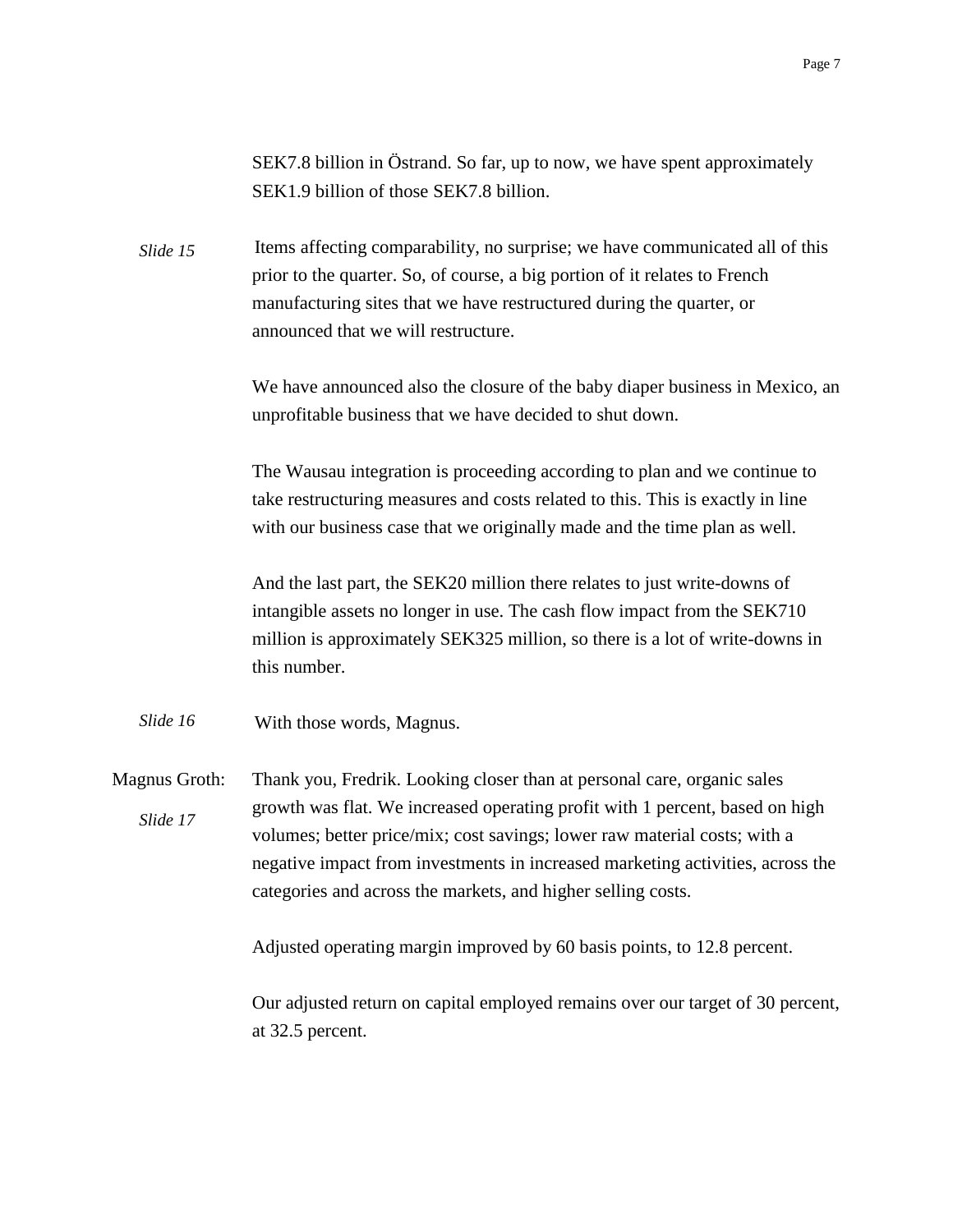Looking at the different geographies and segments, in personal care, we had zero growth, both in mature and emerging markets, but with big differences between the segments. *Slide 18*

> As you can see incontinence products continue to grow, and feminine care continues to see a strong growth, while we had a decline of 7 percent in baby care.

> Looking at the different geographies in Western Europe, we were growing in all of the different segments, while in North America we saw a slight decline in our inco business. However, our profitability in North America, inco business is improving and we see a stabilization of that business, quarter over quarter.

> In emerging markets, there is a common theme here, among the different geographies, with baby declining in all the different geographies, but for some different reasons, actually.

In Mexico, we have had a weak development, but that was even stronger in the quarter, based on some quality issues.

In Russia, the decline was mostly based on tough competition in the quarter, between the main competitors.

While, in Middle East and Africa, our baby sales in Turkey, which we include in this part of our business, was set back. We were launching a completely new assortment at the same time as the political unrest during the quarter.

So, different reasons, but all affecting our baby business in emerging markets.

Tissue. Net sales growing 4 percent, of which Wausau contributes 5 percent. We have a negative currency impact, so organic sales growth ended at 1 percent. *Slide 19*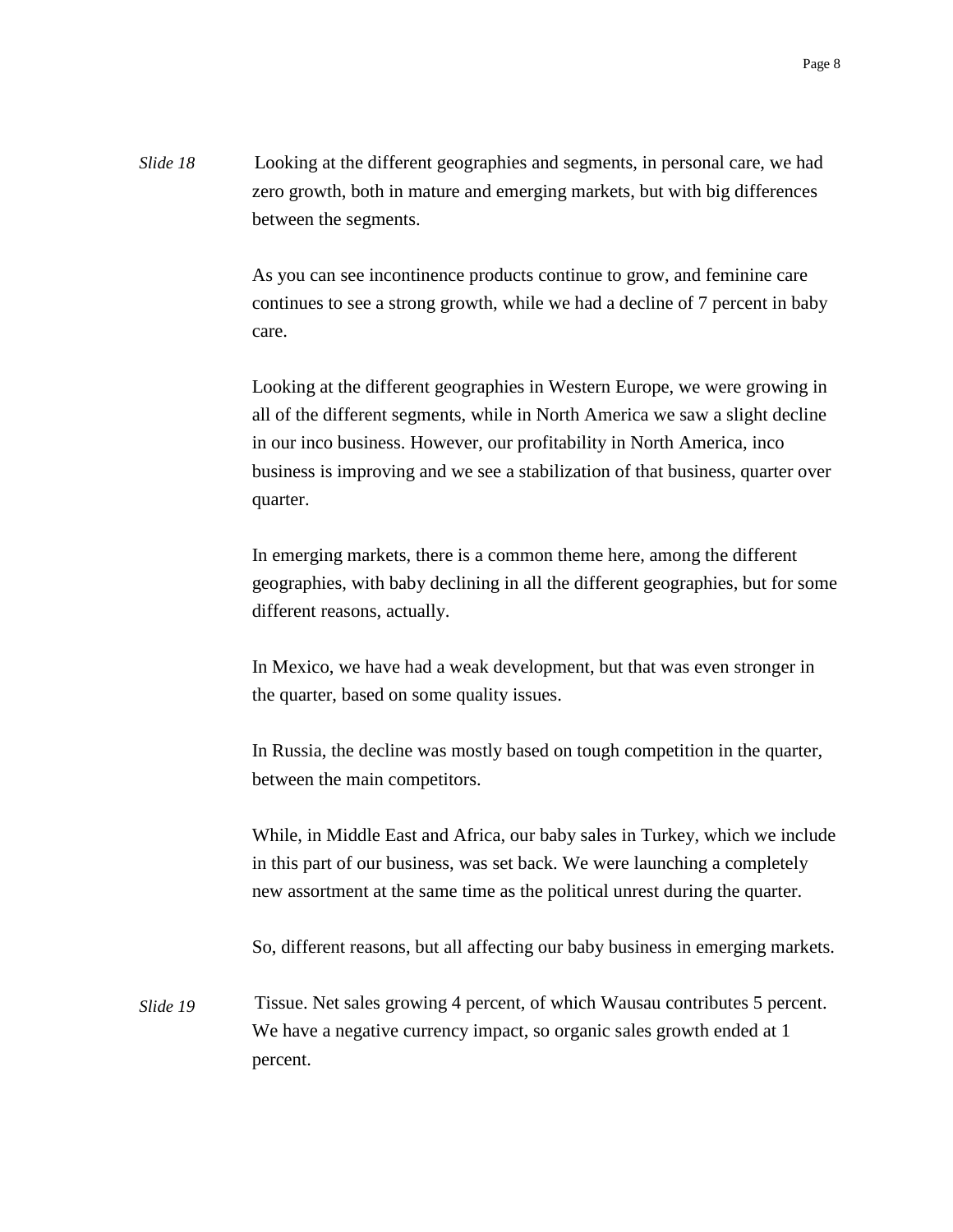Operating profit, a strong improvement, by 13 percent, based on better price/ mix, higher volumes, cost savings, lower raw material and energy costs; so really benefiting from all areas. And again, increased investments in marketing activities and higher selling costs, due to the competitive situation.

Adjusted operating margin was up 110 basis points, to 12.7 percent.

Our return on capital employed ended at 13.8 percent. This would have been close to 15 percent then, excluding the Wausau goodwill.

Looking into the geographies and different segments, in the mature markets we had lower sales for consumer tissue. We have taken measures that we have communicated, to reduce our capacity in order to improve efficiency, during the year. *Slide 20*

> This results in lower sales of the semi-finished goods, that is mother reels, as you know. We make the mother reels in the actual paper machine, and then we convert it into the final product in the converting machinery. This is the semi-finished mother reel product that we are now selling less of, due to these capacity reductions over the year.

So, it's the lower margin part of the business that we have discarding and focusing, of course. As we always are doing on the branded part of our business, and finished goods part of our business.

We saw slightly high sales for Away-from-Home tissue in Europe. That's developing well. While sales were slightly lower from Away-from-Home in North America, very much due to our ongoing integration work and this is the focus area, to get back to growth, in Away-from-Home also in North America.

Emerging markets all continued to grow, even though at a lower pace than in previous quarters.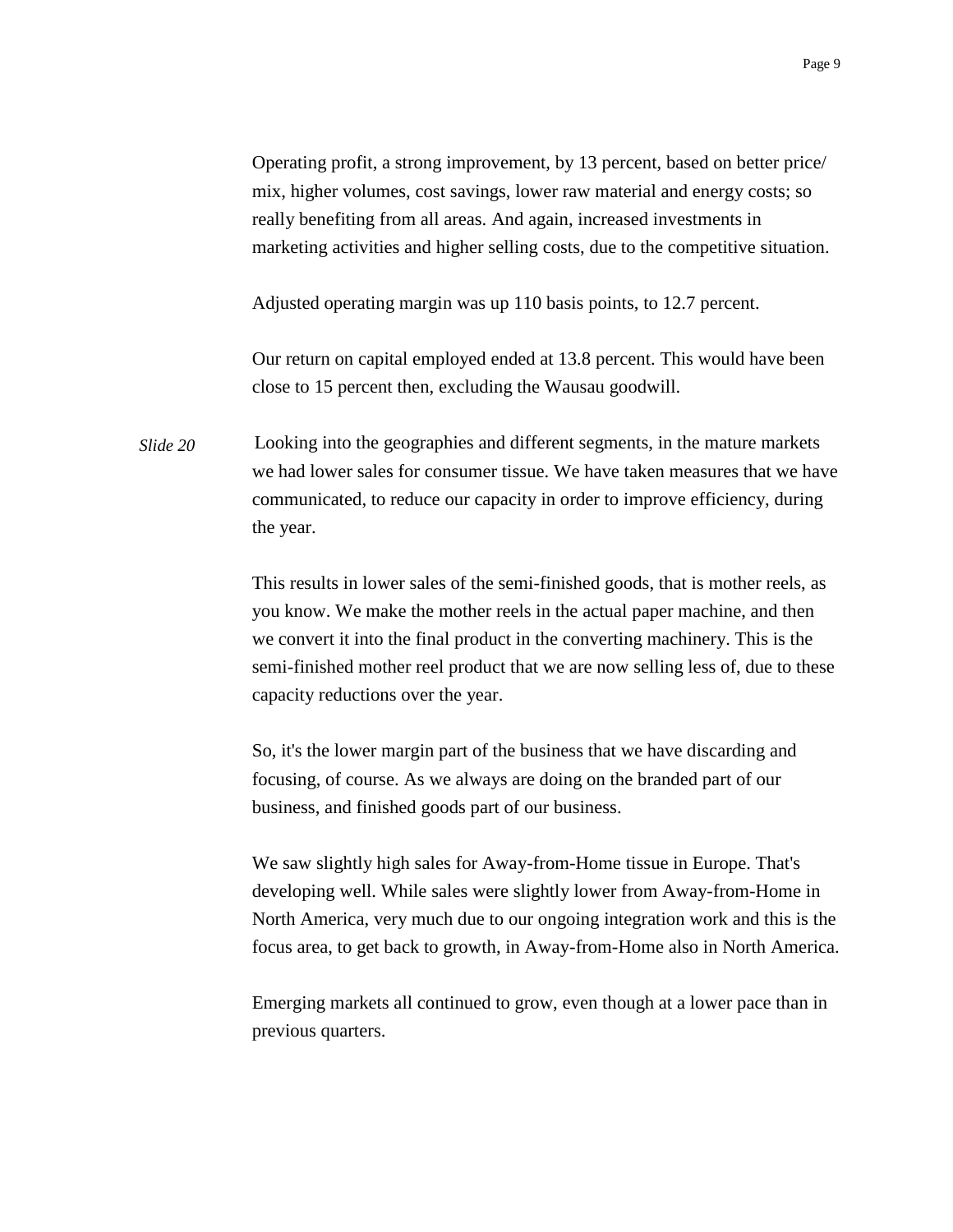Forest products, finally. Organic sales growth was negatively impacted, as now mentioned several times, by the closure of publication paper machine. But we also had a negative impact from price/mix and volume. *Slide 21*

> Adjusted operating profit was negatively impacted by lower pricing of kraftliner and pulp primarily. We also had higher energy costs that were partly offset by lower raw material costs, even though that was -- had a smaller impact. Resulting, then, in an adjusted operating profit margin of 14.6 percent.

With that, I'd like to take a look at the prices in the quarter, and as we usually do, saying something about the coming quarter, when it comes to prices in our different forest products businesses. *Slide 22*

> As you can see from the graphs here, we have seen a slight decline in the quarter, in publication paper, while the other product areas actually saw a small increase or a stable price development during the third quarter, compared to the second quarter.

Going forward then to the fourth quarter, we more or less see a stable development in all these different areas, compared to third quarter this year and, quarter four compared to quarter four last year, a slight decrease in most of these areas.

During the quarter and in preparation for the proposed split into two separate listed Companies, we have worked with our strategic framework and this is - and we're very happy and very excited about this strategic framework, something that we have launched internally, during the quarter, and now externally. *Slide 23*

> With a new vision we very much emphasize the positive impact on hygiene -of hygiene, on well-being, and on improved health. So, we want to put hygiene into a wider context, through our new vision.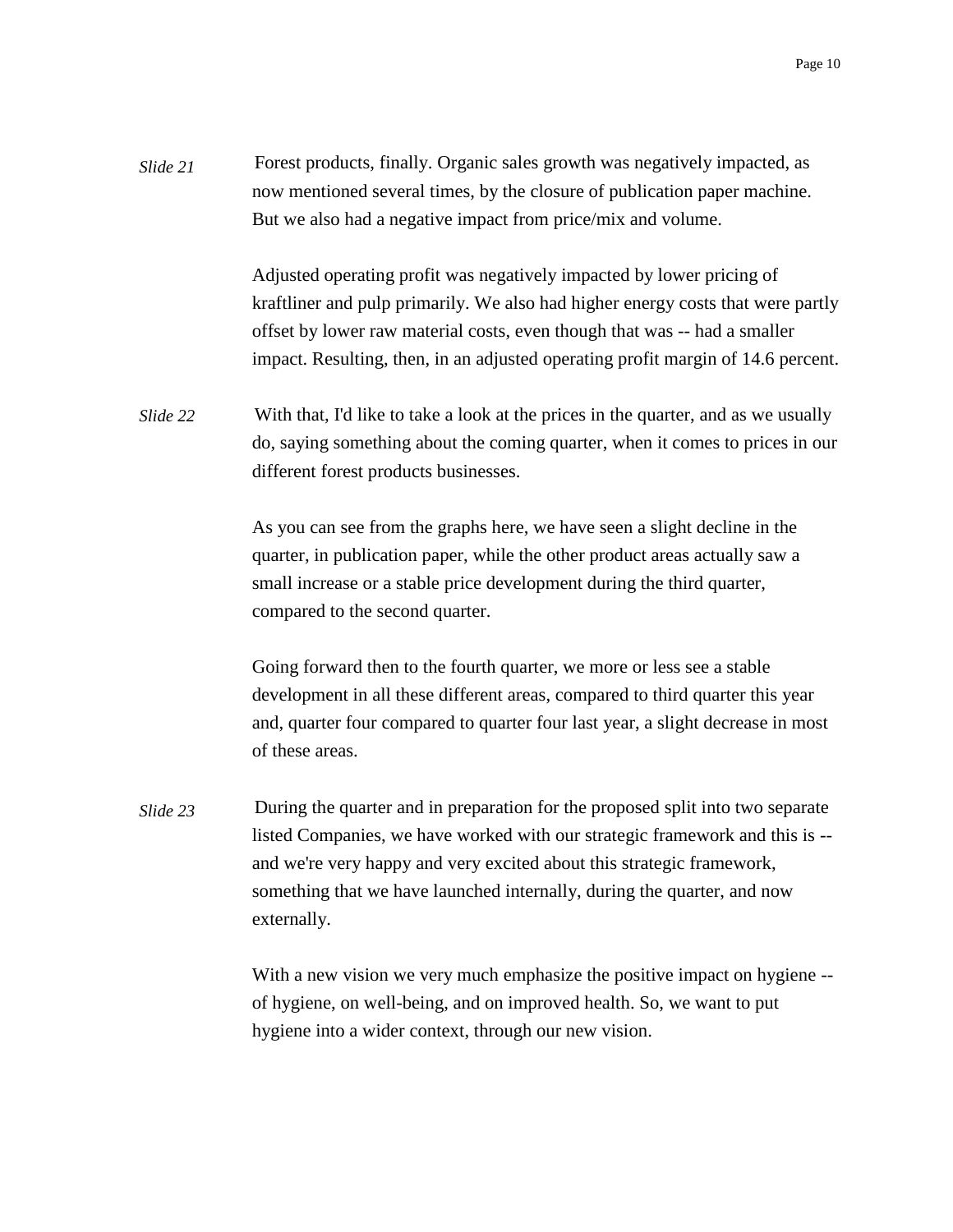Our mission is unchanged. Until the proposed split has been approved, and happened, we are still, of course, producing, marketing and selling hygiene and forest products.

Our objectives, or our reasons to be, are very much to generate increased shareholder value, through profitable growth, of course. Something we have been discussing this morning.

But also, very, very much important, our customers are and our consumers. Every day, 500 million people around the world are using our products to fulfill their hygiene needs, to improve their health and well-being.

We are also very much focused on contributing to a circular society, playing our role, in a wider context. And, to make sure that our employees are able to realize their full potential, which is absolutely essential to reach our other objectives.

Our strategies are unchanged. However, we have split what we used to have as a strategy of profitable growth into focusing and winning in chosen geographies and categories, and customers and consumers, while our emphasis on innovation and efficiency is also unchanged; and a very important part for our future development both in hygiene and in forest products.

So, this is our new framework and we are aligning our strategies and our operations to this.

During the quarter, we also launched a number of other initiatives, the first one being our new communication platform, which is based on the Hygiene Matters Report. This is a report that we are now presenting for the eighth time and it really positions ourselves as the thought leaders in hygiene and the impact on health and well-being. *Slide 24*

> This year, we launched it together with a UN body, the Water Sanitation and Supply Collaborative Council, some write it as the WSSCC. We have worked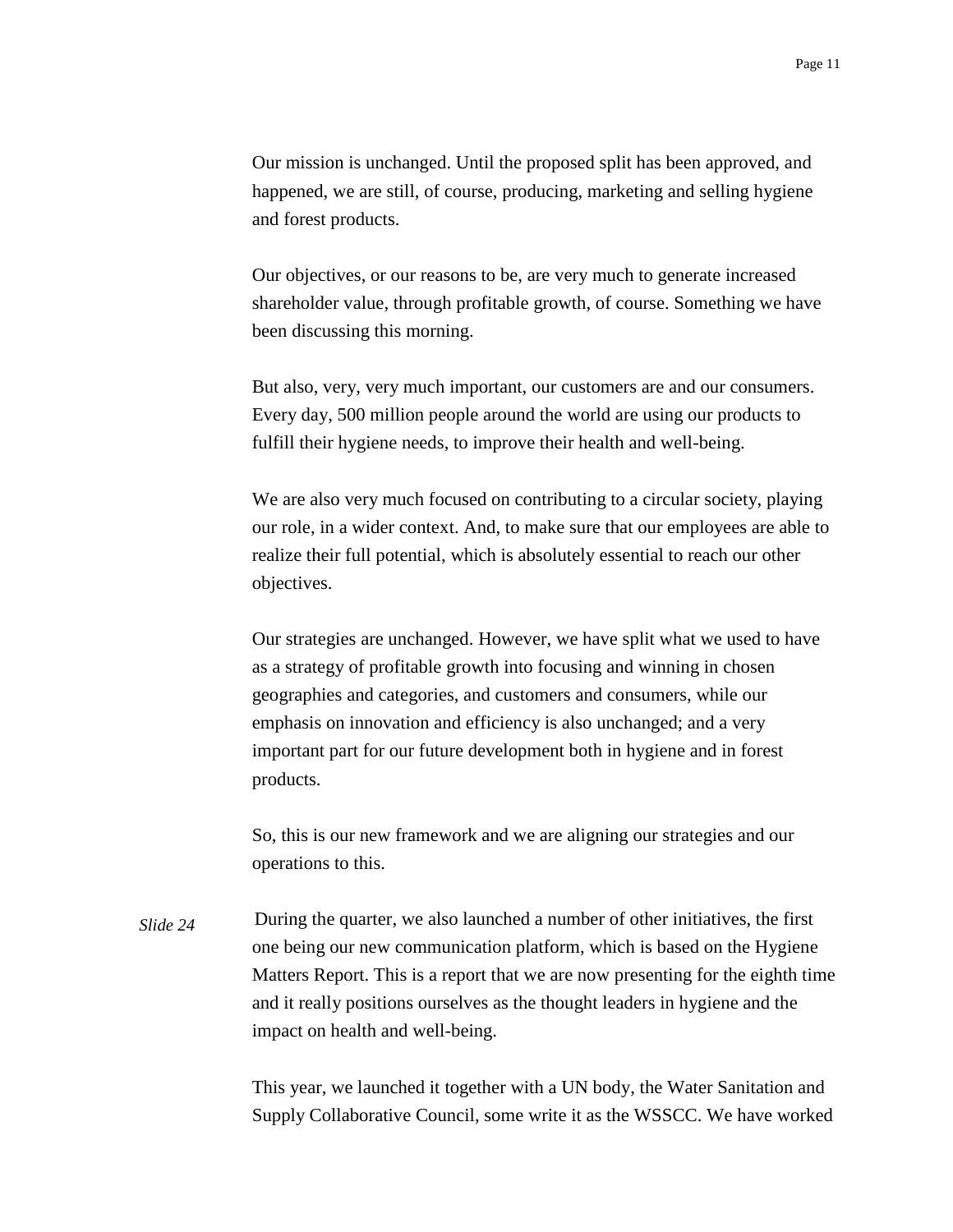with them to make sure that in this report we looked at how can improved sanitation/hygiene contribute to the United Nations new global development goals.

We have also joined the Circular Economy 100 program, which includes 100 companies that exchange knowledge and best practices on how we can contribute to a circular society.

Last week we were also recognized as a world leader for our work in reducing climate change by the NGO CDP, so very proud about that.

Summing up then, organic sales growth impacted by a challenging market situation and capacity reductions. Good organic growth in operating profit; increased operating margins; and strong contributions from efficiency gains; and continuing to see a very strong cash flow. *Slide 25*

Thank you for listening.

Josephine Edwall: OK, thank you, Magnus. Let's open up for the questions. Yes, Stellan, let's start here, please speak into the microphone. *Slide 26*

Stellan Hellström: Stellan Hellström, Nordea. First, I had a question on the demands for lower prices perhaps in tissue that you talked about in the previous report.

> How do you see that playing out going forward? We've seen raw materials and currencies moving a bit in this quarter, but how is that playing out?

Magnus Groth: We are experiencing increasing price pressure and we are every day working to balance volume versus margin and, as you can see also, about performance in the third quarter. So, that's a continuing effort that we are working on.

Stellan Hellström: OK. Also on -- with Brexit now, are you seeing any type of moves to increase prices to compensate for the weak currency?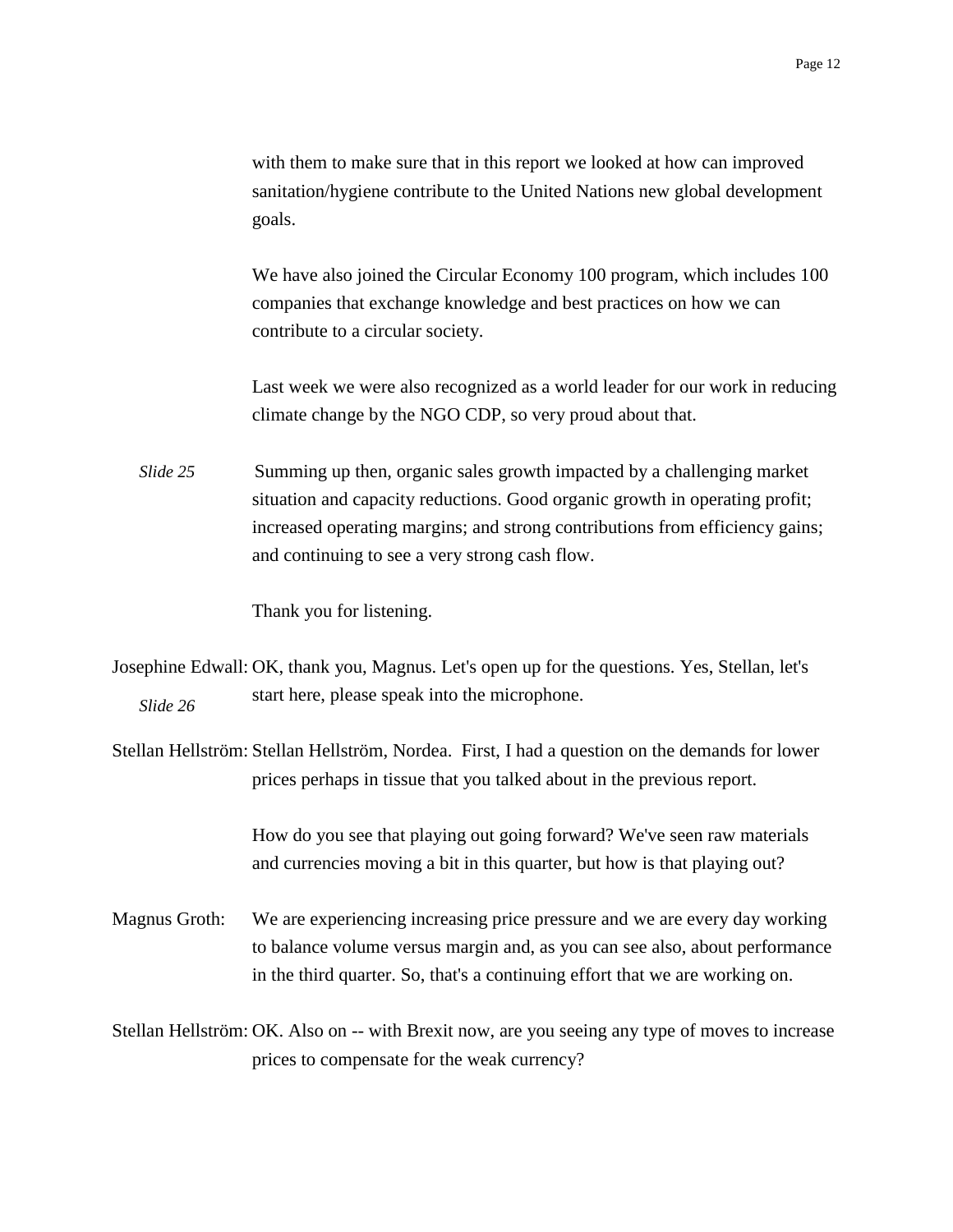Magnus Groth: So far, we have not seen any move to increase prices in our categories in the UK. Most of the retailers have committed not to increasing shelf prices and that makes it very difficult for us to increase prices in our categories.

Stellan Hellström: All right, thank you.

Mikael Jåfs: Mikael Jåfs, Kepler Cheuvreux. Two questions. The first one, now we see that organic sales growth that you're reporting and you are describing it very well. But can you try to link this to the longer-term growth rates that are expected to be substantially higher?

> Is there something happening in the marketplaces for, let's say, tissue and personal care. For instance, I noticed that in personal care you are gaining in feminine care where you are small, relative to many others.

In incontinence, you are at roughly 2 percent, if I remember correctly, but there you are big. Is there something going on that we should be aware of?

Magnus Groth: There are no specific competitive dynamics, other than the fact that we overall see a higher competitive pressure. As you can see here from the report, we are also investing in advertising and promotion.

> We have a stable or positive development of our market share in most categories and markets, so we're happy about that, but we are investing more behind that.

When we look at the overall market growth, of course, this quarter was impacted by a number of different discreet things that happened. In Colombia and Ecuador, we had a big transport strike. We had the situation in Turkey. We had the Brexit, of course; so, a number of these singular incidents.

However, we also do feel that the overall market growth is slowing down in our categories.

Mikael Jåfs: OK. Could you a little bit specify that or is it hard to say?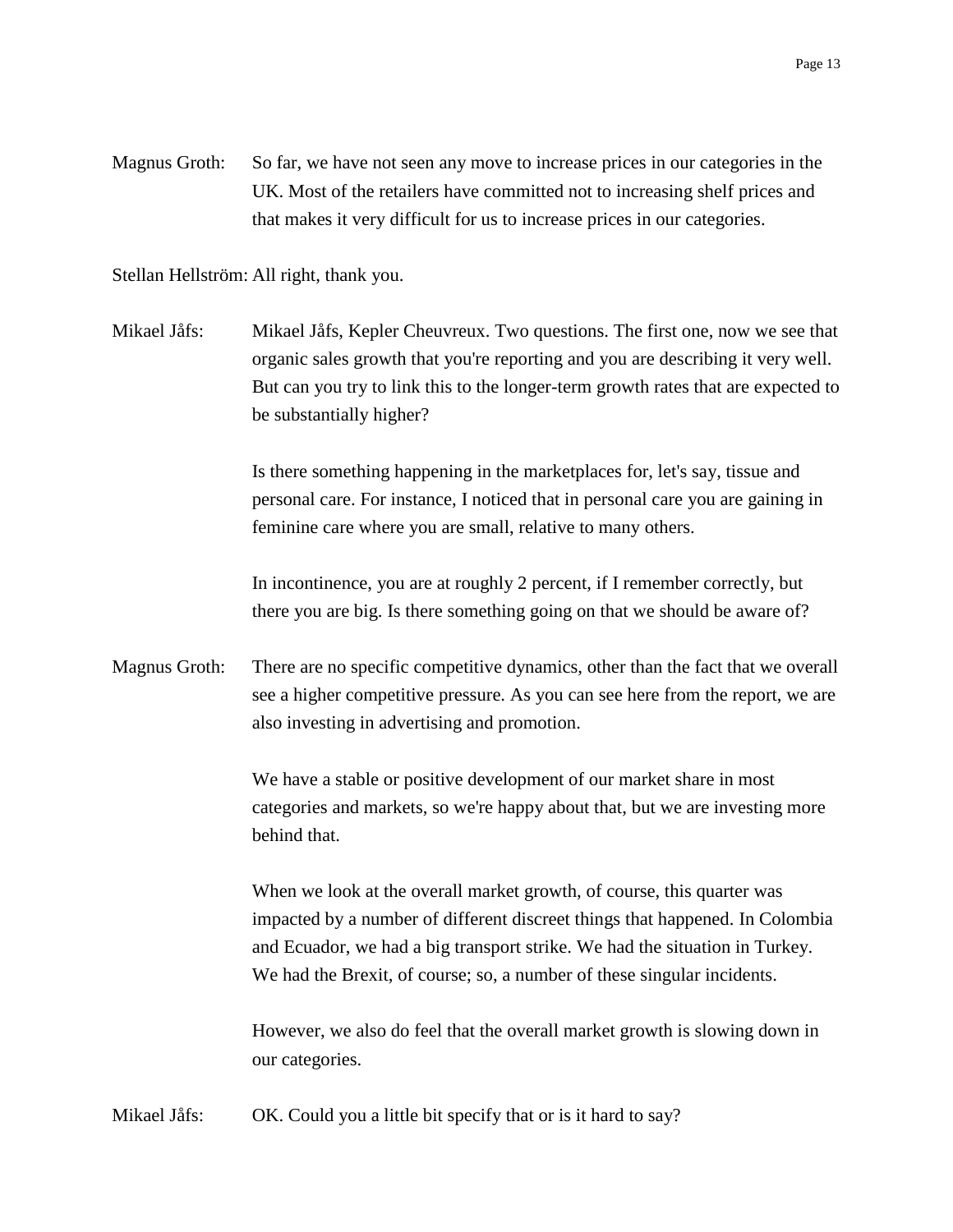## Magnus Groth: It's hard to say. It's based on the overall growth of the economy, both in emerging and in mature markets.

Mikael Jåfs: OK, thank you.

Fredrik Rystedt: And may I just add, Mikael, we haven't changed our long-term view on the growth aspirations. I guess that's partly your question.

> But, of course, the market will be different by quarter or from year to year. Now, we have seen -- and that's pretty obvious to everyone, that some of these emerging markets have a fairly tough or challenging environment, like Latin America, that's fairly obvious. We have some political turmoil in a few countries, like Turkey. And, of course, we can see a general slower, perhaps, development in Asia.

> I think this will happen, there will be variations. Sometimes markets are fantastic. Sometimes we are performing fantastic here. As you can see, as Magnus alluded to, our market shares are largely constant. If you look at it, there are ups and downs, but largely constant. So, this is much a market issue, I think, and that will vary.

Mikael Jåfs: Many thanks.

Magnus Groth: On a positive note, we're very much focused now on individual quarters and then suddenly we talk about the long-term perspective.

> Of course, this quarter has also been impacted by the comparables, which was the third quarter last year, when we had significant price increases and some very big contracts that were ramping up to full speed. So, you have to also carry that in mind when talking about the short term and the long term here.

## Olof Grenmark: Olof Grenmark, ABG Sundal Collier. Regarding the coming split up of the Company, you promised us more financial data at the beginning of 2017.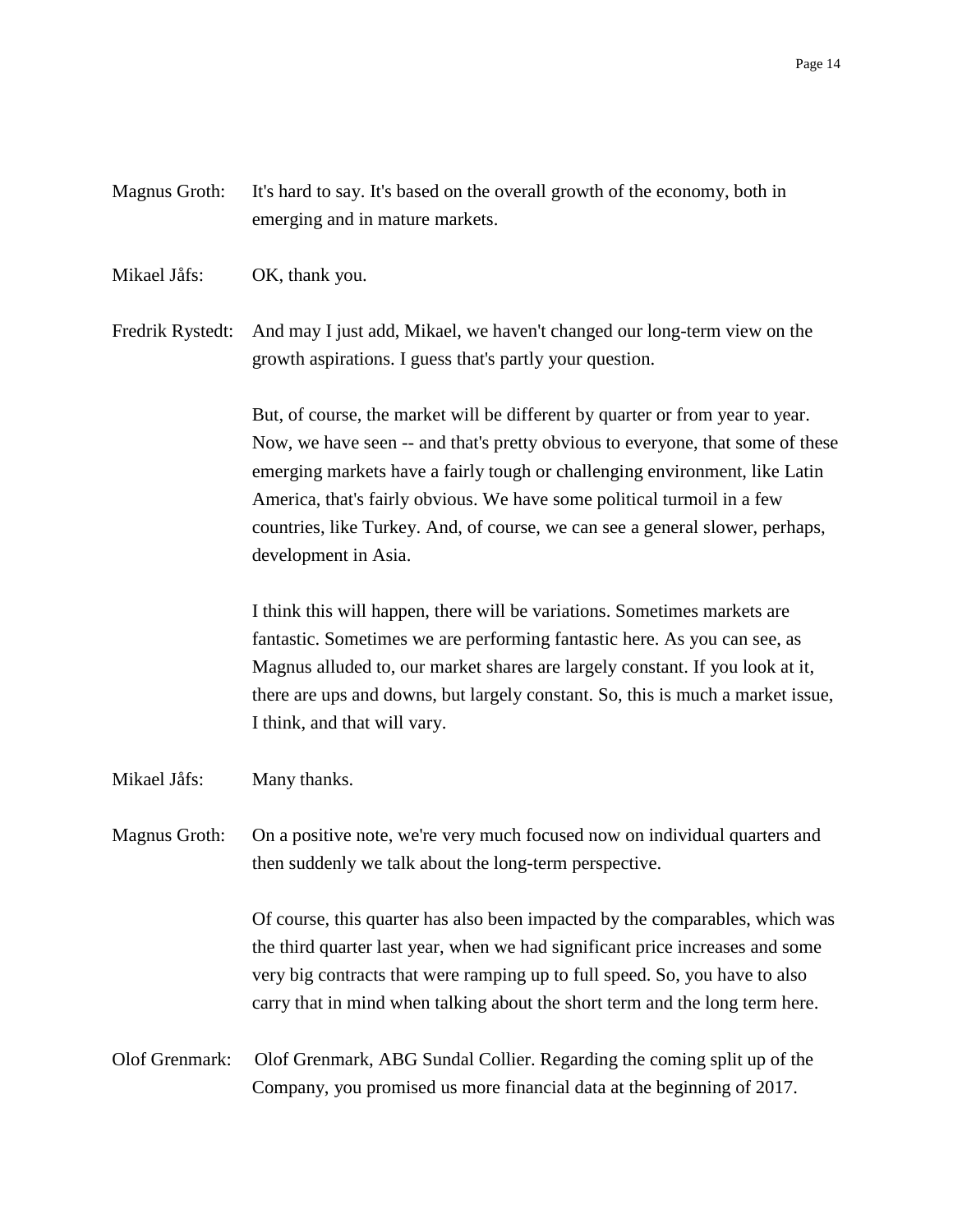|                  | Without going into any figures, can you say anything about the time frame,<br>when we will get that information; and also, maybe what kind of divisions we<br>will see in the old SCA, so to say?                                                                           |  |  |
|------------------|-----------------------------------------------------------------------------------------------------------------------------------------------------------------------------------------------------------------------------------------------------------------------------|--|--|
|                  | What I'm aiming at is will we see -- will we be able to analyze the cash flow<br>from the forest land operations in old SCA, so to say?                                                                                                                                     |  |  |
| Magnus Groth:    | We have communicated what we will do, so the Q1 report there, as we have<br>communicated, you'll see much more about forest. So, we'll be back during<br>Q1.                                                                                                                |  |  |
|                  | Of course, the Q1 report is due late in April, of course. But during the quarter,<br>we'll also provide additional numbers, so you'll be able to fully compare and<br>understand what you will actually see at the end of Q1. So, you'll see more<br>during, basically, Q1. |  |  |
| Olof Grenmark:   | So that information can come any day during Q1?                                                                                                                                                                                                                             |  |  |
| Fredrik Rystedt: | Not any day, towards the latter part of it. It's just to facilitate. So, largely, you<br>can expect new information at the time of our Q1 report.                                                                                                                           |  |  |
| Olof Grenmark:   | And, for example, forest land and sawmill operations will that be merged from<br>a reporting point of view?                                                                                                                                                                 |  |  |
| Fredrik Rystedt: | We haven't communicated that. So now you're asking about the segments that<br>we will communicate.                                                                                                                                                                          |  |  |
|                  | In that work, which we haven't completed of course yet, we will do that. But<br>we are looking at how to present that and to make it as transparent and easy to<br>read for investors and analysts as we possibly can. So, I hope you will be<br>happy when that comes.     |  |  |
| Olof Grenmark:   | Fair enough. Coming back to the Q3 report then and hygiene and more<br>specifically personal care, you talk a lot about increased competition, and you                                                                                                                      |  |  |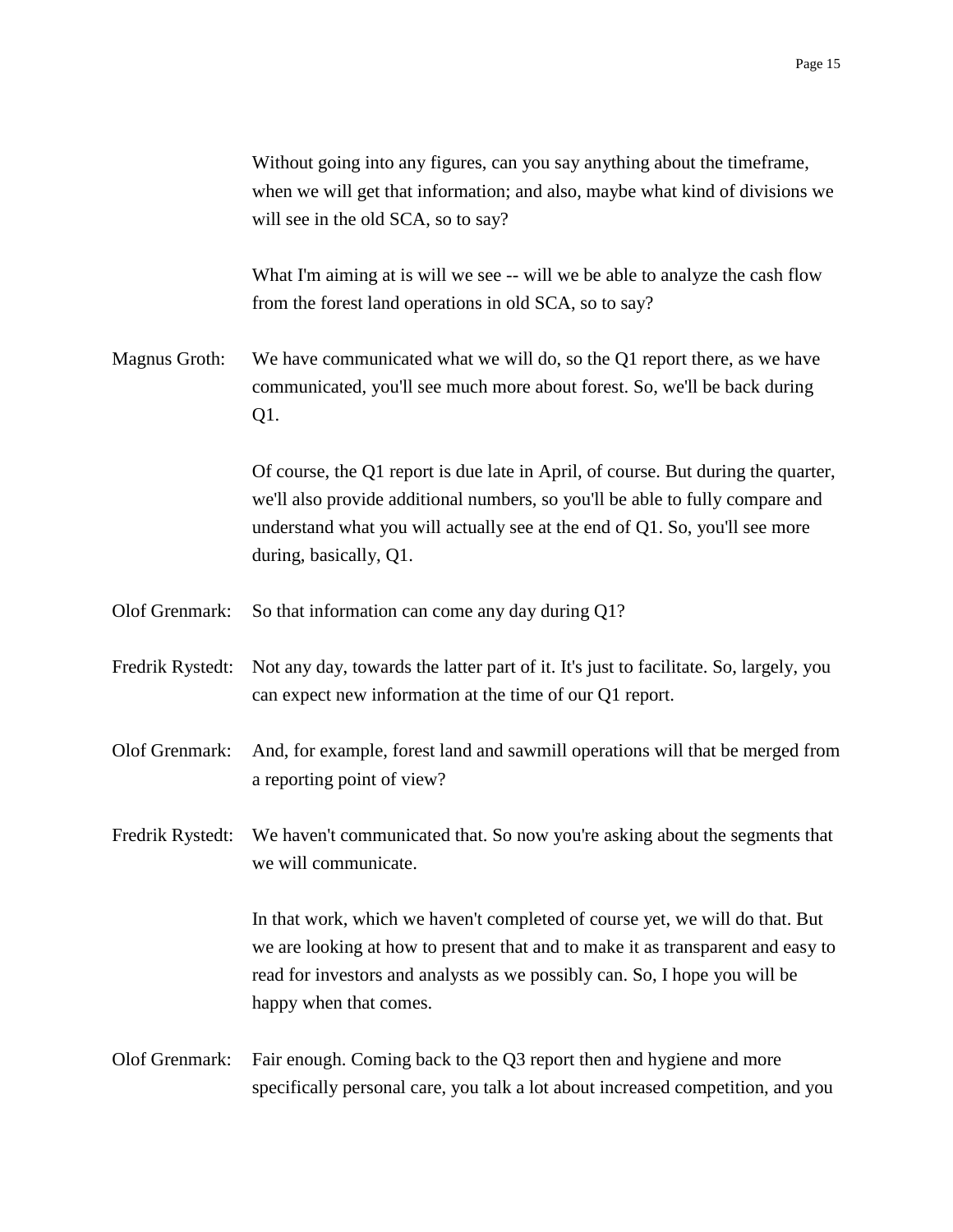mentioned slightly lower sales also for inco in North America year on year. Was that also due to higher competition?

Magnus Groth: Competition has remained high in North America since the last, actually, 18 months to 24 months, so there is no change.

> We have been very determined to improve our margin and, also, our total profit in North America and in retail specifically, and done great progress actually in that area. This has then also included discarding some lower profit SKUs, so where we also launched new SKUs that are performing quite well.

> From a volume point of view, we are more focused right now on overall profit, so that we have a good stable platform to build on for the future as we then turn to developing our inco position in North America.

Olof Grenmark: OK, thank you.

Linus Larsson: Linus Larsson, SEB. I appreciate you do very much on margins. You work hard on restructuring and you've announced restructuring efforts in France and Spain, and you've been very detailed about the costs of those. Could you say something about the benefits of those restructuring initiatives and the timing of those?

Magnus Groth: The benefits are substantial. That's why we are doing them and you see some of those already in the margin improvement, for sure.

> The timing, typically you see the benefit immediately in the quarters after these changes have been announced, since we include the full cost of restructuring in what we communicate. I don't know, Fredrik, if you want to add?

Fredrik Rystedt: No, no I don't. I think the timing will differ. So, the ones that you have now seen announced, the two French, we will not see much benefit in this year, because it simply takes time to execute.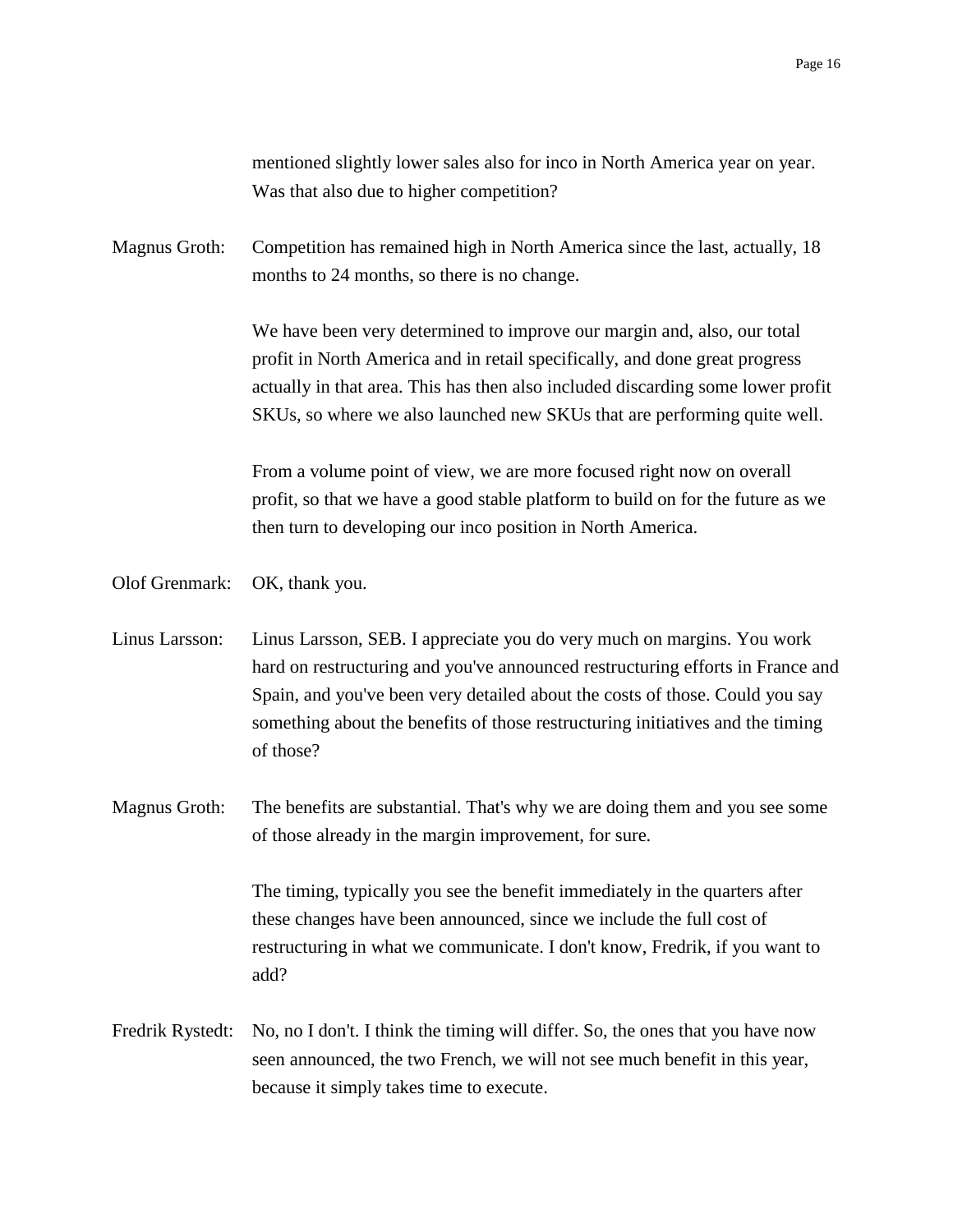Sometimes we announce complete closures, like with did with Orleans. Then, of course, the impact is much more immediate, so that will vary by nature, so to speak.

If you look at the closure, here, of baby in Mexico, you will not see any impact on profitability, if you put it that way, during this year. But you will see it from the start of next. So, it's different depending on what we do.

Magnus Groth: And, Linus, if I just may add, we don't take closures lightly and restructuring charges. This is something we want to avoid, of course, to the highest extent possible. So, we need to have a good return on this, otherwise we don't want to do it.

> When we look at underperforming parts of our business, our first assumption is always that we should fix it and we should improve performance and, of course, use those assets to the full extent. But when we have assessed and come to the conclusion this will not be possible, that's the decision to make restructuring.

- Linus Larsson: And linking this restructuring and exiting of certain operations to the organic growth, if you look at the quarter, how much of a burden were closures, exits on the Group's organic growth rate in the third quarter?
- Fredrik Rystedt: Yes, you could see the closure of one paper machine in forest. So it's, as you saw here, pretty much 0.5 percent for the Group as a whole. We also have an impact from, primarily, the tissue business in Europe of slightly smaller than that. But that's approximately the number.
- Linus Larsson: And on that note, the exiting of the mother reels -- or the gradual decline of your sales in the mother reels' business, is that something that will continue? Will that continue to maybe improve margins, but affect the organic growth negatively in the quarters ahead?
- Magnus Groth: Restructuring, in general, has a negative impact, in some cases, not in other cases because we move then the volumes to other mills and that's what we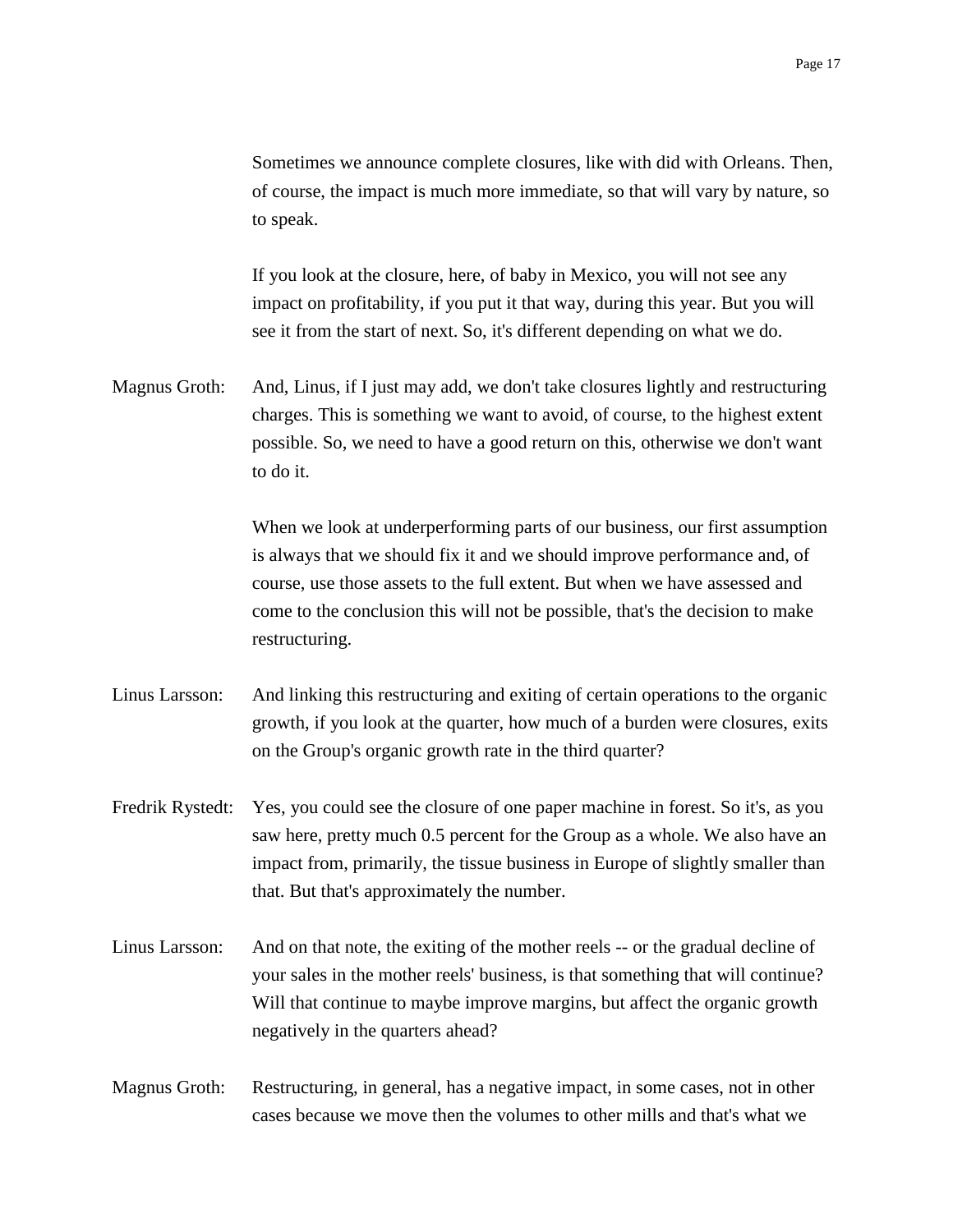ideally want to do. But in this case, there was a combination, so that will vary from case to case the impact on volumes.

Linus Larsson: Let's rephrase it maybe. So, if you look at your mother reels' business today, how big is it and how big would you like it to be strategically?

Magnus Groth: Strategically, we would like to be more balanced than we have been. We have been a net seller of mother reels, historically.

> Depending then on the supply/demand balance, you could argue that even though it varies, margins on a semi-finished product will be lower than on, of course, a finished product. So, we would like to continue to reduce our mother reels' sales. I'm not sure if we give specific numbers on this.

Fredrik Rystedt: We don't, Linus.

Linus Larsson: That's fair enough. And then maybe just one final question –

Fredrik Rystedt: Can I just add maybe to that because mother reels, to some degree you could argue, it's more of a commoditized product than finished, of course, needless to say. It's also, therefore, more price sensitive.

> So, we would -- of course, if you have a tougher pricing environment, then by definition we would choose perhaps to sell less, because the profitability is not sufficiently good.

So, it's not only capacity reductions, it's also a choice of volume versus profitability if you like. So it's both those factors.

- Linus Larsson: That makes perfect sense to me. Maybe just one final question on forest products and relating to media reports. The question is has SCA received any kind of a bid for forest products at this stage?
- Magnus Groth: As you know, Linus, we never comment on questions like that. There is no change today.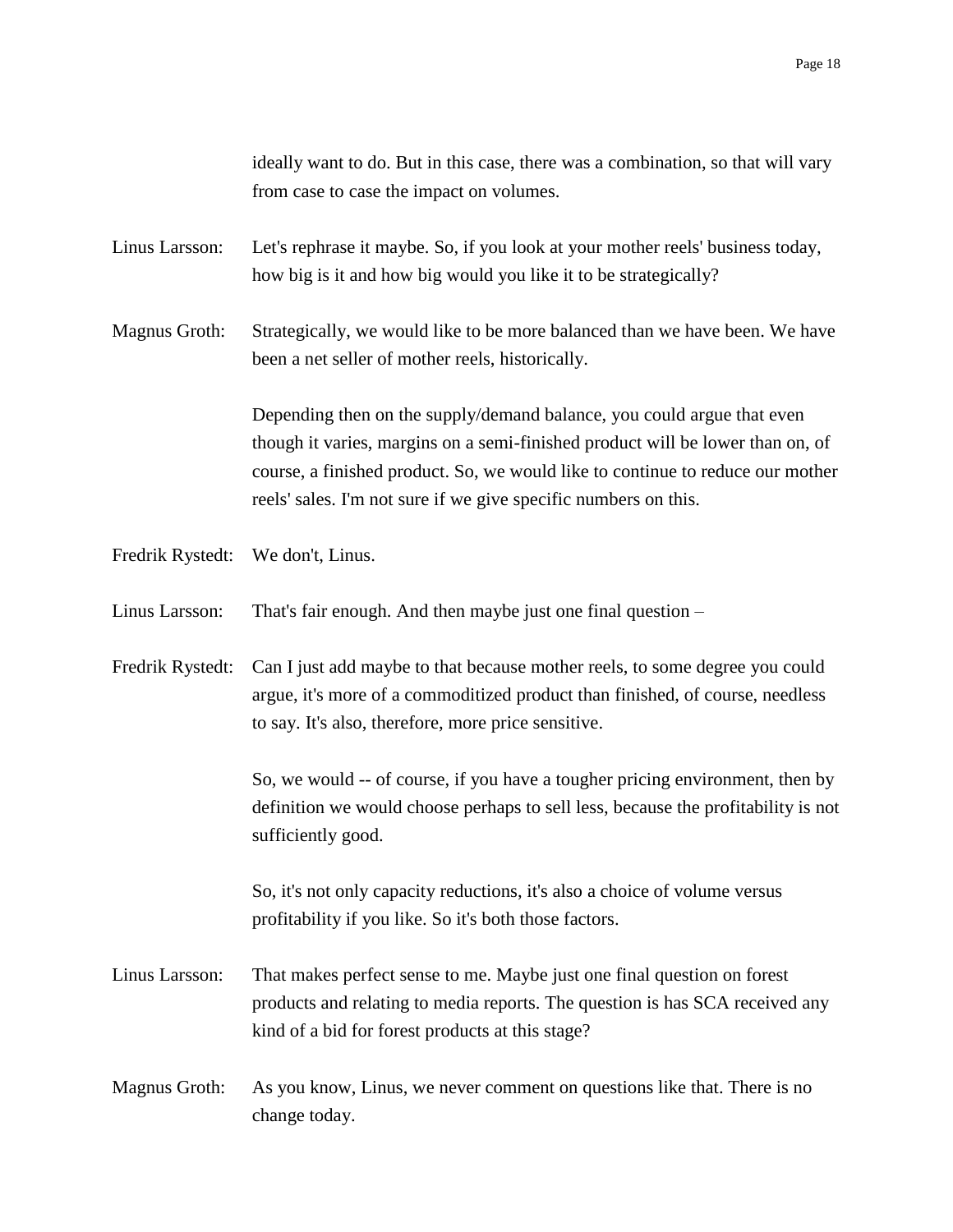## Linus Larsson: OK.

Josephine Edwall: I think we have Oskar here.

Oskar Lindström: Oskar Lindström, Danske Bank. I have three questions about tissue and one about the capital structure press release that you came out with this morning.

> I'll start with the tissue questions. Last quarter when you were standing here, you talked about pricing pressure on tissue. Today, you've not mentioned that, and we did see some support from price/mix to the EBIT of tissue in this quarter on a year-on-year basis granted.

> How should we think about that pricing pressure? I realize that pricing pressure isn't necessarily the same thing as prices going down, but what is the pricing situation in tissue?

Magnus Groth: Again, there's a balance between price and volume to some extent, and we are trying to manage that in the best possible way in the short term when raw material prices move. I think we've been quite successful in this quarter as you can see, on margins and on profits, with then slightly lower growth in tissue, of course.

> This is the balance we have to try to play in a successful way going forward. But pricing pressure remains, and as raw material prices come down and new capacity, to some extent, is coming online in Europe, there is pricing pressure. There is no change there from the previous quarter.

Oskar Lindström: Thank you.

Fredrik Rystedt: And, Oskar, I actually did mention it, pricing pressure, when I talked about organic growth, because it has an impact.

> So, there is a balanced -- of course, there's both ups and downs. I mentioned specifically that if you look at tissue, we've had some pricing, in comparison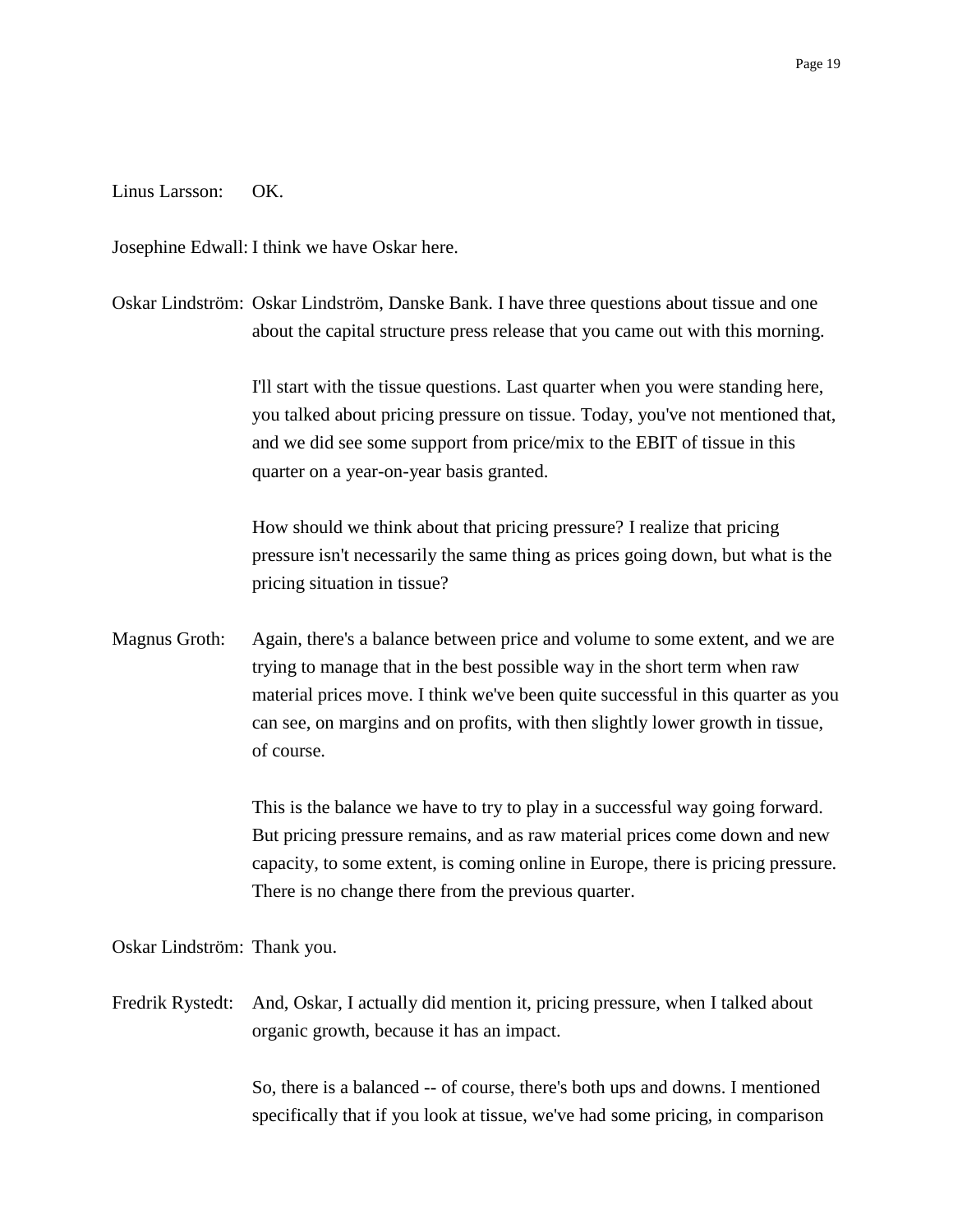to Q3 of last year, some pricing benefits in Away-from-Home in LatAm, but we also see pricing pressure in the market, as a whole. And in Europe, of course, we see that.

There's always lag effects, so it's difficult to talk about price pressure on an individual quarter, but there is price pressure in the market.

- Oskar Lindström: Right. But just to be clear, you've not had to renegotiate contracts at lower prices during this past quarter? There's not been that type of –
- Magnus Groth: Pricing pressure's not something that happens overnight, because we have different terms and conditions with all different customers. So, I don't want to be specific about individual customers or contracts.
- Oskar Lindström: I understand that. My second question is related to that and that's the mother reel or the reduction of your capacity or your net sales of mother reels. Is that one way for you to manage pricing pressure, because I reckon that you sell these to non-integrated tissue converters and, well, if they're not getting supplies of mother reels any more, it's difficult for them to be in business or to –
- Magnus Groth: Well, there are other suppliers of mother reels, but to a certain extent, of course, this is a way to manage that. But there are many other suppliers of mother reels, but we see no reason.

Fredrik already said that when we have price volatility, it's higher on mother reels to semi-finished product and the final products, and that's what we see today and then we decide to hold back in the area.

- Oskar Lindström: And a follow-up on that. Are you closing mother reel capacity, or just reducing your net sales and producing less on existing assets?
- Magnus Groth: The impact on the quarter is a mix of both; from closures during the last year, but also, to some extent, that we are not seeing sufficient profit margins in that part of the business.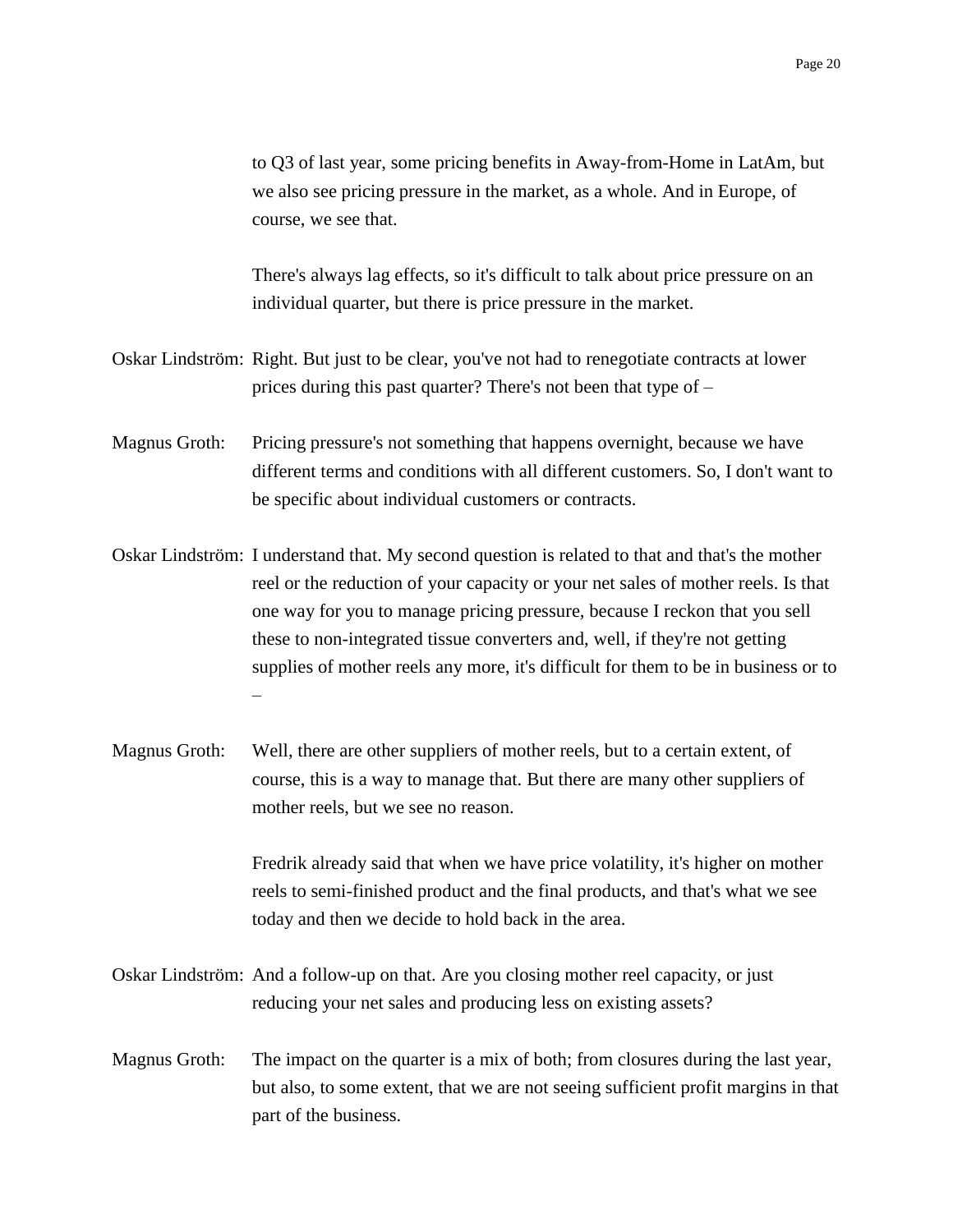Oskar Lindström: OK. And my third question on tissue relates to raw material costs, which was much more of a benefit this quarter on a year-on-year basis compared to the impact that we saw in Q2. While tissue prices, when I look at it, are down by about the same amount, slightly more, but not -- is there something else?

> Is it a lag effect? Or last quarter, you also mentioned FX impact and recovered paper prices, which had spiked in Europe or in North America. What's changed to give a larger contribution this quarter compared to last quarter on a year-on-year basis?

Fredrik Rystedt: Yes, it's -- when you see these numbers that we show on the bar charts here, it's compared to last quarter, so, of course, it depends on what happened last year as well, right.

> So, if you look at what's actually happening on the actual raw material prices at this point, they're actually quite stable. So, if you look one quarter ahead, then we don't actually expect any major movements for any of these businesses just sequentially.

But, of course, if you look at it compared to -- if you look at Q4 versus Q4, our expectation would typically be that tissue would also, for Q4, have a benefit from raw material prices; not sequentially, but in comparison to Q4. To some degree, that would also be the case for personal care. So, you can say largely now raw material prices are stable.

So, what is actually lower? Pulp and also for personal care, fluff pulp; SAP is actually lower than last year; recovered paper, the other way; it's actually up. And packaging in the quarter is also up, so it's a mix. But it will be positive also in Q4; that would be our expectations when you compare to Q4 of last year.

Oskar Lindström: Thank you. And my final question regards the separate press release this morning about your new capital structure and financial targets regarding capital structure.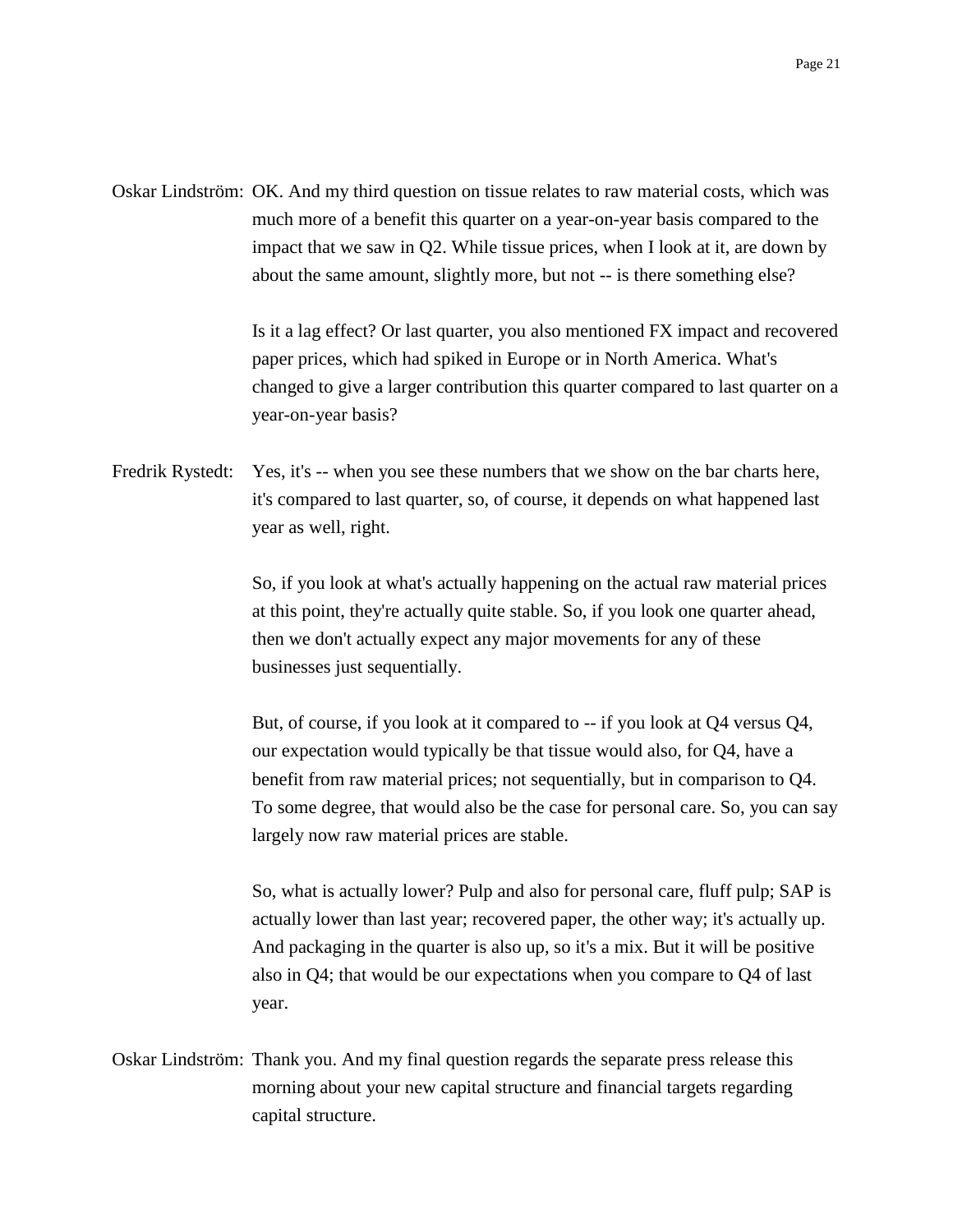I know you mentioned an ongoing potential acquisition process and I'm not going to ask about that. But following that, you also said that any acquisition, as I understood it, would not breach your new financial targets regarding capital structure.

Does that mean that you will seek -- and the capital target regarding -- or the financial target, as I understood it for capital structure, was to remain an investment grade.

- Magnus Groth: Solid investment.
- Oskar Lindström: Solid, sorry, investment grade.
- Fredrik Rystedt: Quite clear messaging you got there, yes.
- Oskar Lindström: Yes. So, does that mean you would not want to significantly increase the net debt compared to where the new separate hygiene business is today with the split that you gave us in that press release?
- Fredrik Rystedt: Yes, I mean, first of all, it's really difficult to comment anything more than we've already said during the press release. But I think what your question is probably, is there fire power, are we able to buy anything given our balance sheet and the rating that we have communicated, and that's been confirmed by the rating agencies? Yes, of course.

We still have a very strong balance sheet within hygiene. So, the policy that we have communicated, and by the way we already have for SCA today also enabled us financial flexibility and the possibility to buy or acquire other companies.

So, yes, of course we could take up additional debt within the boundaries of our financial policy. The exact amount, though, we don't of course - obviously communicate.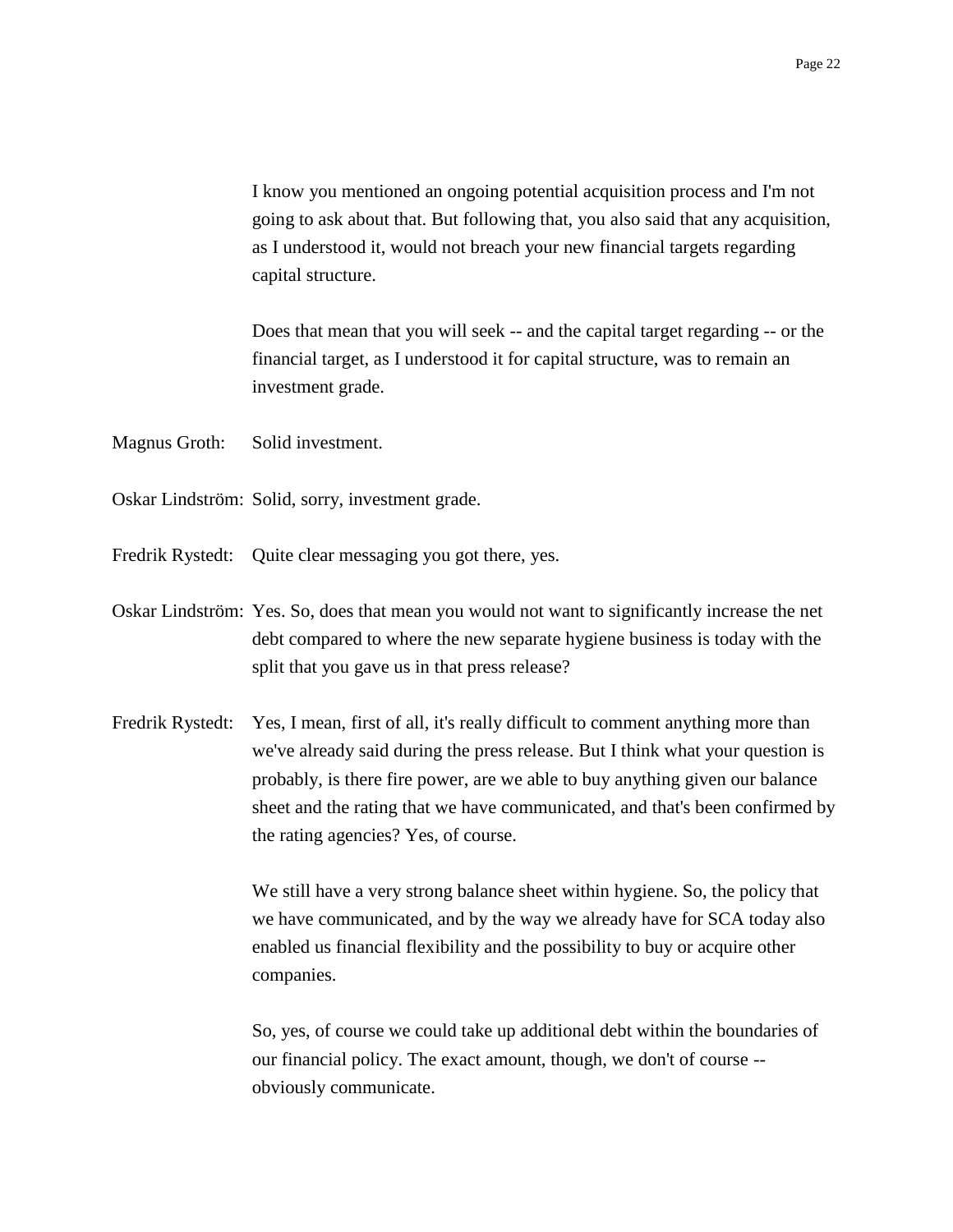Oskar Lindström: Thank you. Fair enough.

- Rutger Smith: I appreciate the rationale for closing the Mexican diaper business, but still Mexico is a large country, should be an interesting market. So, in order to understand your business, why didn't you make it there?
- Magnus Groth: Yes, you're right; it's a very attractive market and we are very, very successful in the Mexican market with a strong number two position in tissue with growing market share, a very strong position both in consumer tissue and Away-from-Home tissue, absolute market leader in feminine care and very strong position in incontinence care. So, we are a big and successful player in Mexico.

In baby specifically, we see a little bit the same thing as we have seen in other baby businesses that we have managed over the last year. It's an acquisition of a small market position with a value brand, not a premium brand positioning, and with assets that require high investments in order to be competitive.

All this combined makes it very difficult to design a business plan that takes this business to the nice gross profit level that we need to make it investable and to grow it. This is then in spite of having a very strong position and strong of course distribution in the country, and a strong sales organization and Goto-market. This is the assessment we have made.

Josephine Edwall: I think we'll take the last question there.

Karri Rinta: Karri Rinta, Handelsbanken. The last two please. First the baby business which -- just to understand what kind of an impact on your growth this downscaling that you're doing will have. It will be helpful if you could give us a rough ballpark number, so how much of that business is branded Nordic, private label Europe and everything else, a rough split between those three?

Fredrik Rystedt: I can just start; we don't give those details, but we're not scaling down with the exception, of course, as we have just talked about in Mexico, and Mexico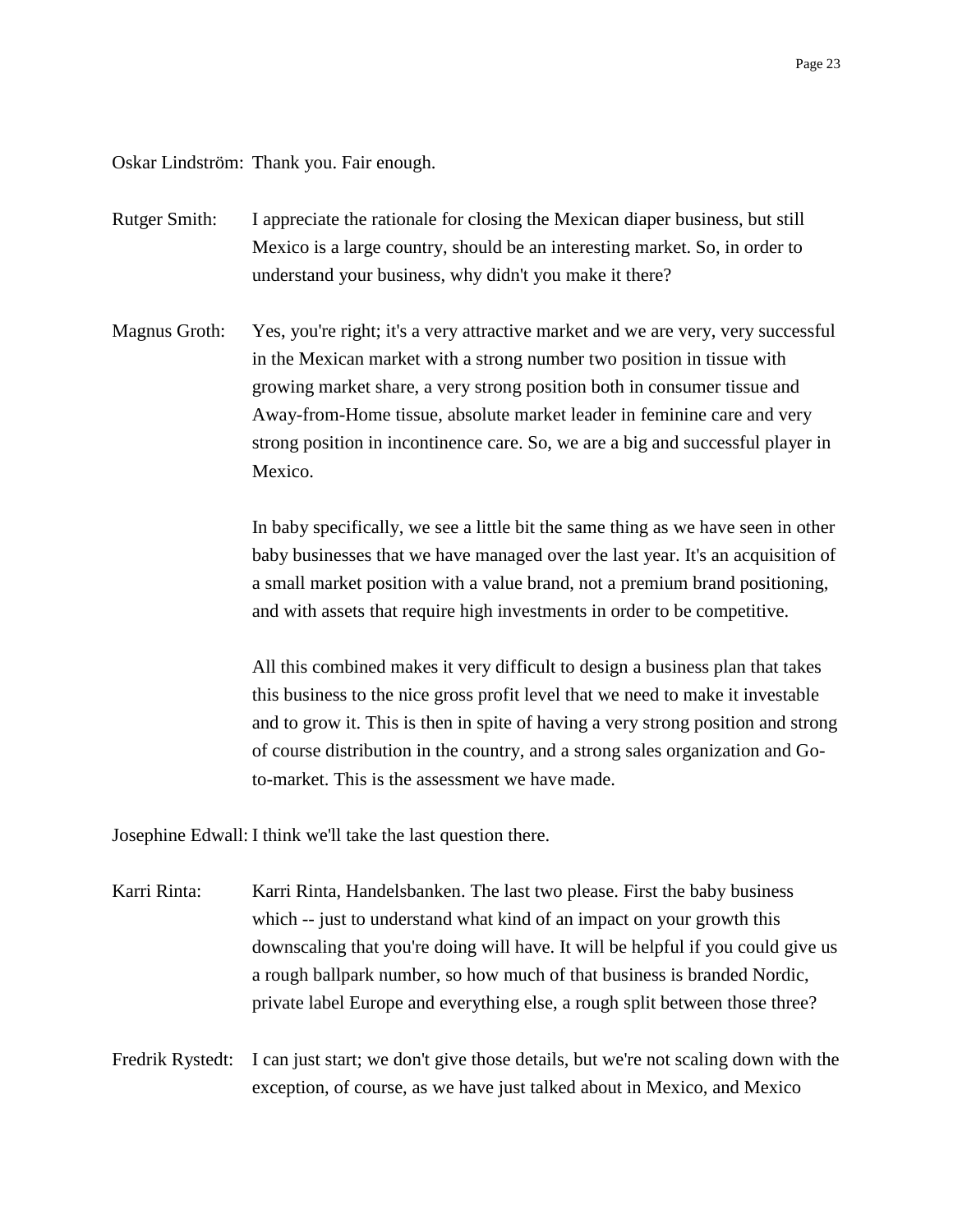baby is a fairly small business, so it doesn't have a big impact on organic growth if you put it that way.

So, we're not scaling down on baby.

Magnus Groth: No, just adding then Europe, and in this case including Russia, is already a well developing and profitable part of our baby business, so we're very happy about that.

> We also have very strong and successful baby operations in Vinda today through their acquisition of SCA's Asian Pacific business, specifically a market-leading position in Malaysia and also in Latin America through our joint venture partner, Familia, we have a very, very strong baby position in Latin America. So, we have mostly very, very strong baby positions around the world.

- Karri Rinta: Thanks. And then the other question about this capital structure once more; in your discussions with the credit rating agencies, what kind of a net debt to EBITDA would still be a solid investment grade for a hygiene business?
- Fredrik Rystedt: Here if you look at the rating methodology, they're slightly different from S&P and Moody's. Both of them have issued their statement this morning, so you will have to refer to them.

It's, of course, not just a net debt to EBITDA; it's also free funds from operations relating to net debt, plus a judgment on the business risk that you have for the individual businesses. There are many parameters, so it's quite difficult to give you an exact number and you would have to refer to the rating agencies to get more guidance on their methods. I wouldn't want to do that.

Karri Rinta: And then maybe a very quick follow-up; what happens to the year, because now the net debt is SEK40 billion and it's split as -- or you are proposing to split it? What happens to the -- if there is further net debt, how do you see that being split up between the two?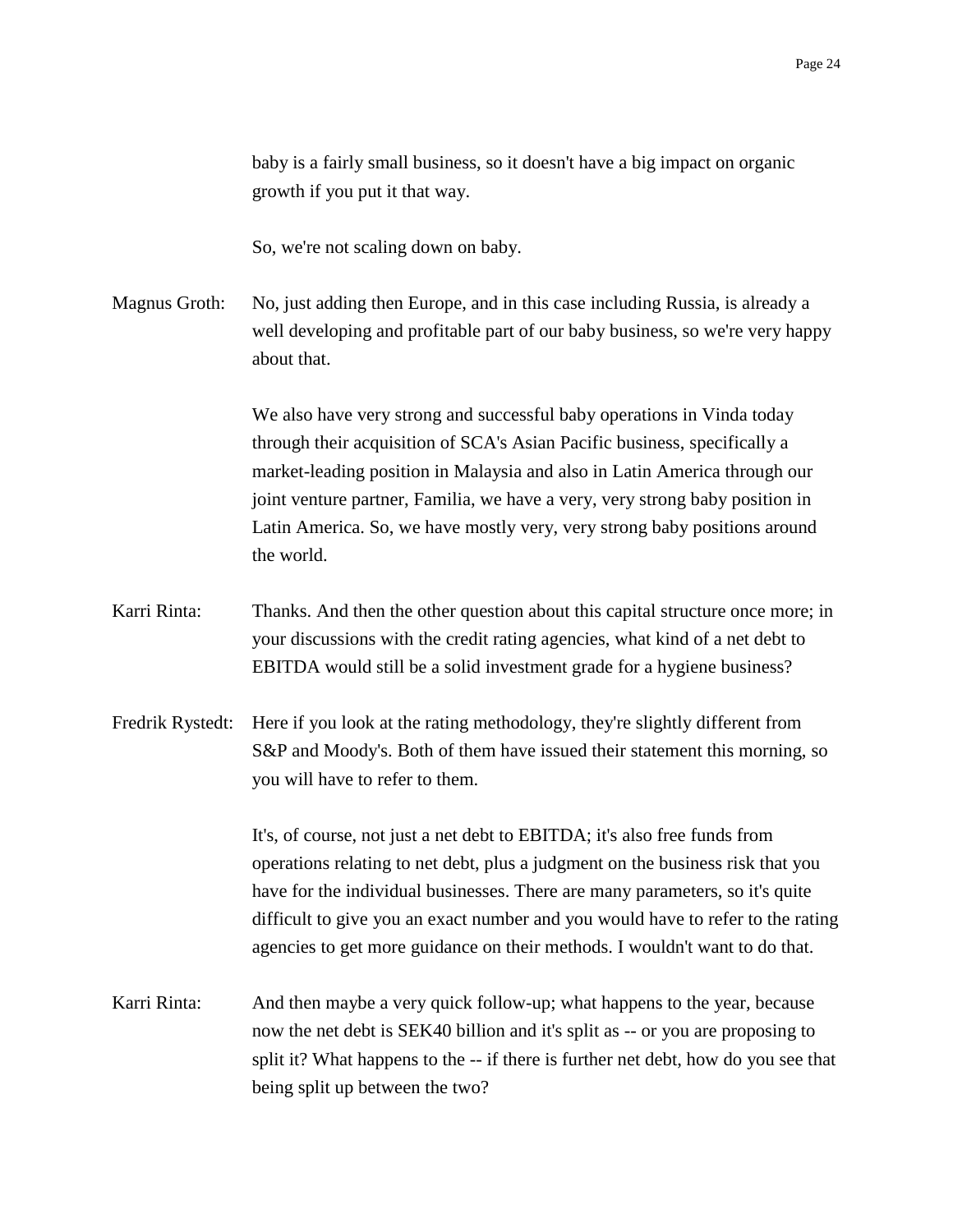Fredrik Rystedt: Yes, we know there's going to be more net debt, because one of the features of forest, and I've already alluded to it, is of course the Östrand investment. So, this is the number that we have set out for September 30, but of course forest debt will build up.

> We'll look at the individual cash flows and each business will basically assume their own cash flow. We've made forecasts and we'll come back to that when we have more numbers.

Josephine Edwall: So with this, operator, let's open up from the questions on the phone please.

Operator: Iain Simpson, Societe Generale.

Iain Simpson: A couple of questions from me if I may. Firstly, can you just remind us what proportion of your diapers business is in emerging markets these days and what proportion is in developed markets?

> Secondly, there was a recent story naming you as one of the potential bidders for BSN. I just wondered if, to understand any more on this, but I just wondered if this was in any way related to the reference to a potential acquisition that you made in your filing today, because I know that in certain countries regulatory listings would require you to acknowledge the possibility of an acquisition if there was a specific news story that appeared in mass media. Thank you very much.

Magnus Groth: I will start with the second question. We have no more information to give on any acquisition other than what we have stated today in the press release.

> Regarding the first question, the split, we don't provide that number, do we? But if you listen to my description of our businesses that I gave earlier, I think that shows that it's a pretty good balance between emerging and mature markets in our baby business.

Iain Simpson: Should I think maybe roughly 50/50 or thereabouts, like it's not as if one is much bigger than the other?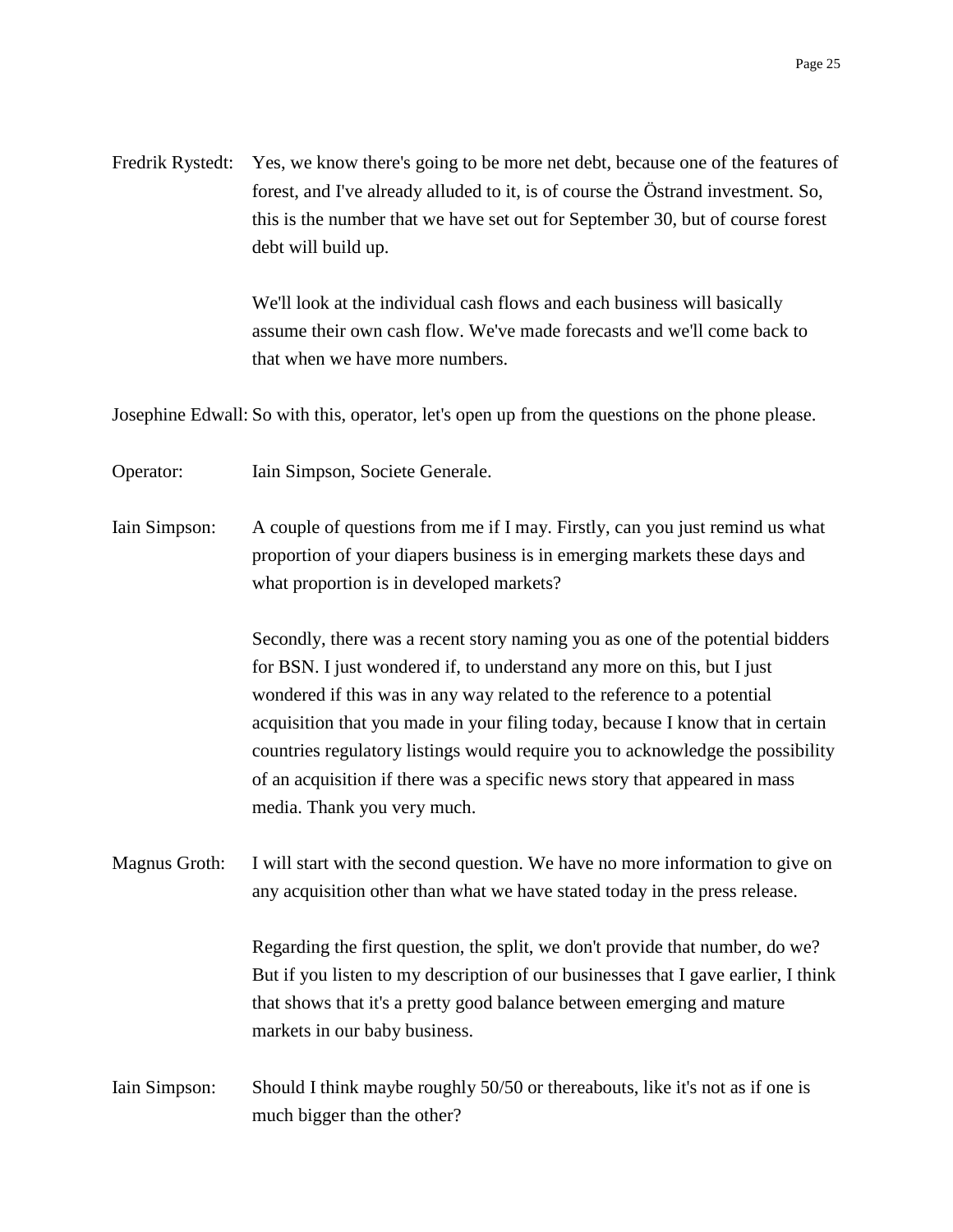|  |  | Fredrik Rystedt: | It's reasonably good, yes. |
|--|--|------------------|----------------------------|
|--|--|------------------|----------------------------|

Iain Simpson: OK, thanks very much.

Operator: Jeremy Fialko, Redburn.

Jeremy Fialko: Jeremey Fialko, Redburn. Just a brief one on Wausau; could you talk a little bit about what you've done in terms of getting some of the revenue synergies from this transaction, because I know that it was quite a complementary business to you in terms of the different washrooms versus institutional, so can you talk about that?

> And then also what the update is in terms of the synergies and the cost savings you're getting out of that. Thanks.

Magnus Groth: So remember, we only closed this transaction earlier this year, so it's still very, very early days. Initially, there's always a big focus on the cost saving part of the synergies, which is exactly what we have been focusing on. Primarily, then, administration overheads since Wausau was a listed company, as well as SCA.

> And then, in the second step that we are just taking now, we have merged the sales forces and, actually, announced our new setup for our Go-to- market. This is something that we have waited until now, to make sure that the two separate sales forces are completely focused then on securing, of course, customers and volumes.

This is a step we're taking now, and we expect that will be beneficial in the longer term for also then the revenue synergies in Wausau.

Overall, synergies that we have presented is USD40 million after three years, dollars, and we are well on track to achieve those. We feel very, very comfortable about those synergies.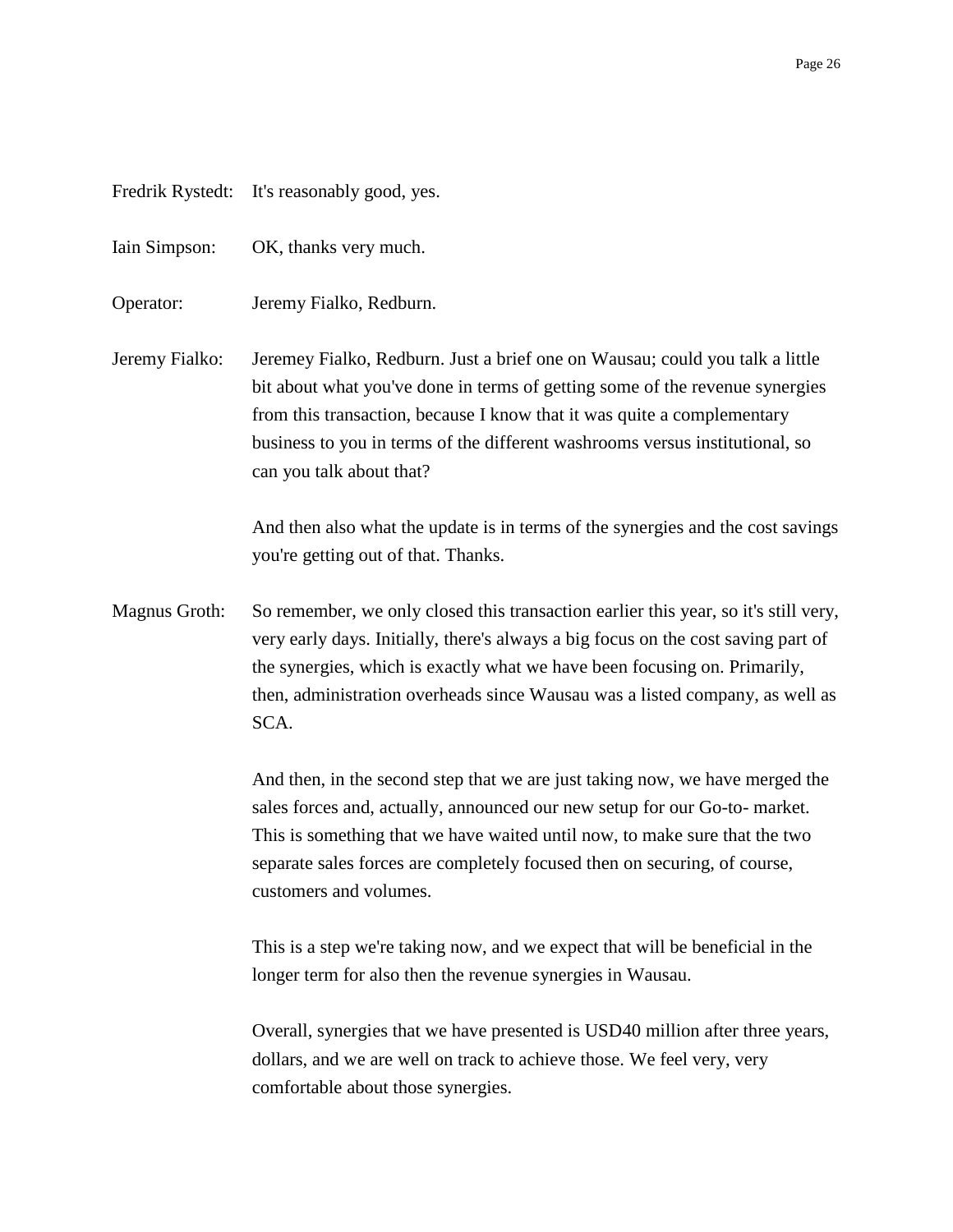Fredrik Rystedt: And a very small part this year, so the majority is year two and three.

Jeremy Fialko: OK. Thanks very much.

Operator: Celine Pannuti, JP Morgan.

Celine Pannuti: My first question is on the efficiency benefit. If I look at others sequentially Q3 versus Q2, there has been quite a reduction both for personal care and for tissue. Would it be fair to assume that this reduction is due to the delta in efficiency that you have created?

> I didn't really understand what you mentioned in terms of whether the efficiency was coming fast or not fast. So -- but if I look at the tissue variation that you are closing down, when are those benefits due? And roughly what kind of expectation -- you said substantial, what substantial means. That's my first question.

My second question will be on the balance of volume and pricing. You mentioned that there is a bit of a pricing pressure. But in earlier calls, you were talking about higher volumes that you tried to -- my understanding was that you had probably left some volume on the table as you tried to raise prices. So, why aren't we seeing that, or is it -- does it mean just that the volume is quite flat in the market, and you only see the pricing pressure?

And lastly, on raw mat, I'm sorry, I didn't really understand your commentary. Are you saying that the benefit from raw mat in tissue would be the same as - in Q4 as in Q3? And same question for personal care and forest. Thank you.

Magnus Groth: Do you want to start, Fredrik?

Fredrik Rystedt: I can maybe start with efficiency. Of course, efficiency gains will -- I'll try and answer your question, I'm not sure I fully understood it. And then you need to correct me, Celine.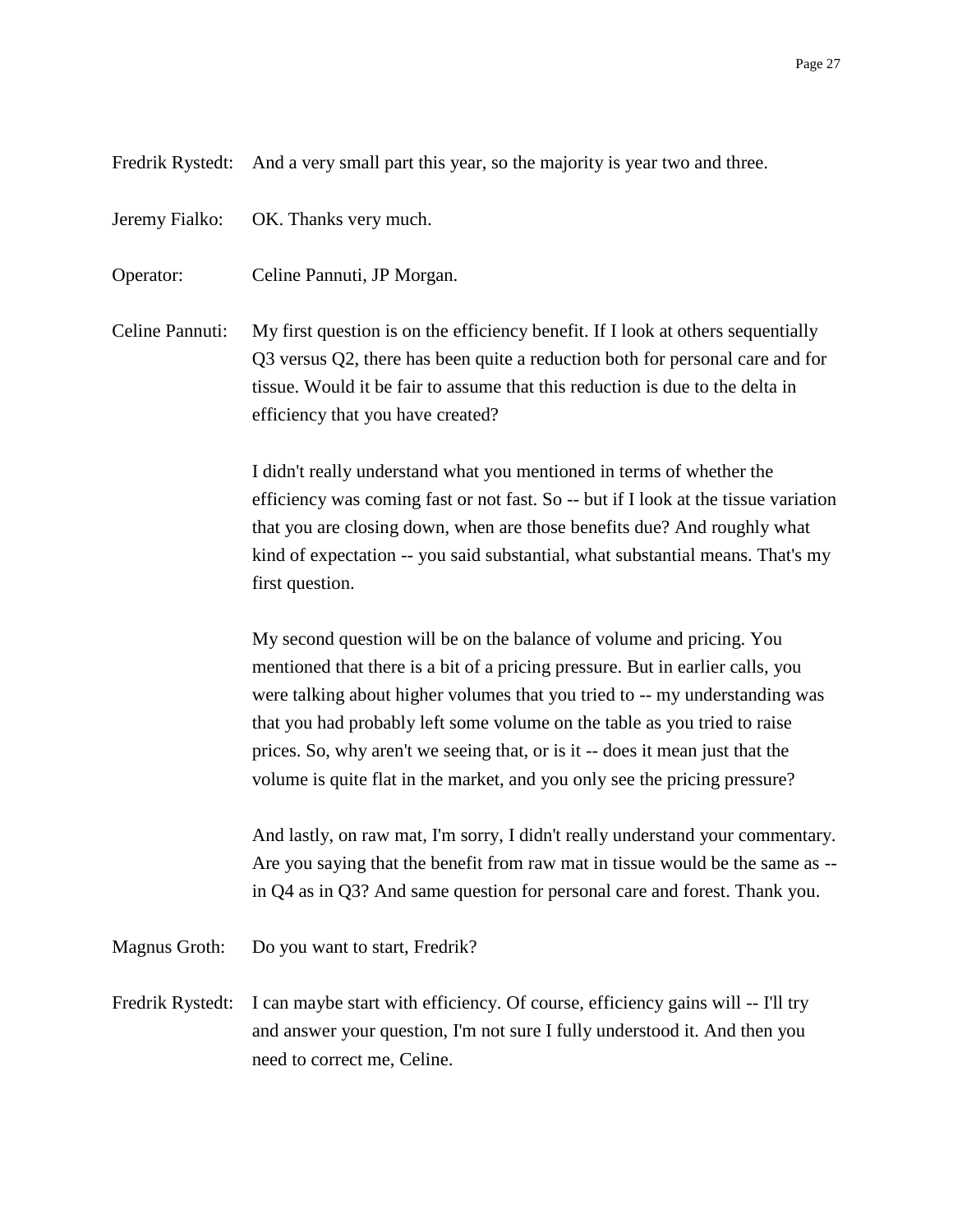But, of course, efficiency gains and the benefits of those will be unevenly spread through the year, depending on what we do. And there are many ways that we can get efficiency gains. One is, of course, value engineering of our products, and better waste management, for instance; or pure negotiation with raw material suppliers.

There may be other things like manufacturing efficiency, where we'll have more production and more efficient production. So, there are many, many different things, and they'll come differently phasing-wise.

In Q3, we've had a very good quarter in terms of what has been achieved in financial benefits. That's what you see mainly reflected in the other line. There is also other parts of that, but that's the main reason for it.

- Celine Pannuti: Yes. And that was my question. I think the line, sorry, I don't have it in front of me went from, if I look at tissue, 270 to about half of that.
- Fredrik Rystedt: Yes.
- Celine Pannuti: Does it mean that the delta is the increased efficiency? And the same question on personal care.
- Fredrik Rystedt: Efficiency is a big part of it. There is also other things, but this is a big part.
- Celine Pannuti: And in personal care as well?
- Fredrik Rystedt: Yes.
- Celine Pannuti: Thank you.
- Fredrik Rystedt: And you were also asking about -- maybe I should take that question, the raw material, what you didn't understand there. We don't give forecast relating to whether the number will be the same for tissue or for personal care in the next quarter, so to speak. We can only talk about direction, Celine. This is not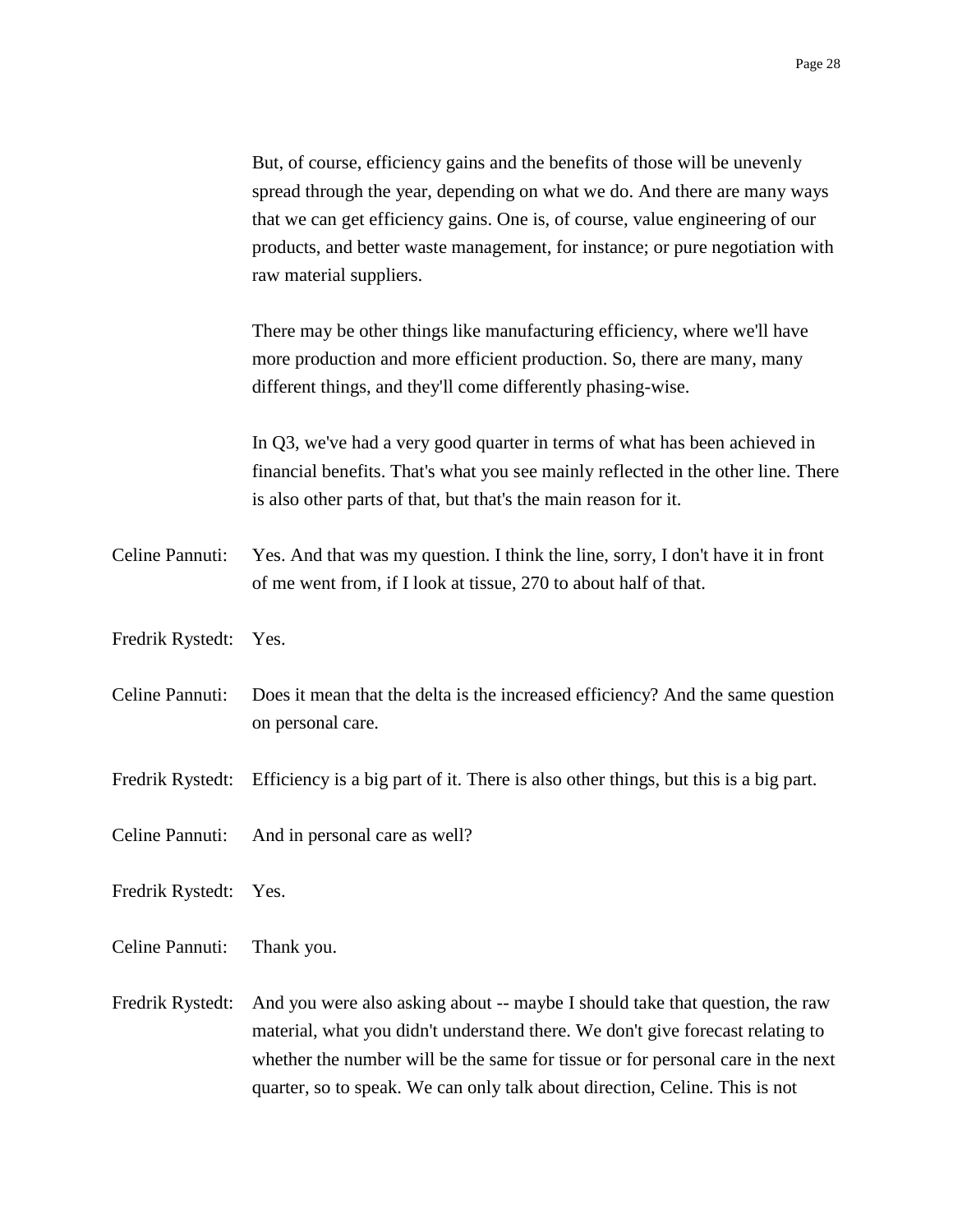because we're evil people; this is simply because it's really difficult to estimate.

What we can see now, given the prices that we see in the market, I mentioned that prices are largely stable. So, therefore, the impact on a sequential basis we estimate to be roughly -- prices are estimated to be roughly flat Q4 versus Q3.

If you look at Q4 versus last year's quarter, we expect raw material prices for tissue to be lower -- for personal care somewhat lower. So, this was the guidance we can give, and not to be more exact than that.

Magnus Groth: OK. Finally, Celine, on volume and pricing. One year ago, or now almost two years ago, we saw rapidly increasing raw material prices, and we had a very clear strategic direction to go for protecting our margins. We said that we would really protect our margins before going for volume increases.

> In the growth that we saw last year, a big part, both in tissue and in personal care, was actually price. There was also mix; there was also volume, but a big part was price increases.

When we're now comparing quarter over last year's quarter, we then have a tough comp from that perspective.

I also stated earlier this year, I think presenting the first quarter, or maybe previous to that, that this year would be different, because raw material prices started to come down, and we could see that trend also going forward.

It would be important for us to balance then volume versus price, and this is what we've been trying to do. You cannot be very generic about this, because it's different from market to market and from customer to customer, and category to category.

But I think the overall result, we're quite happy with, that we are able to continue to see growth while having a significant margin improvement. Of course, going forward, we will have to continue to manage that balance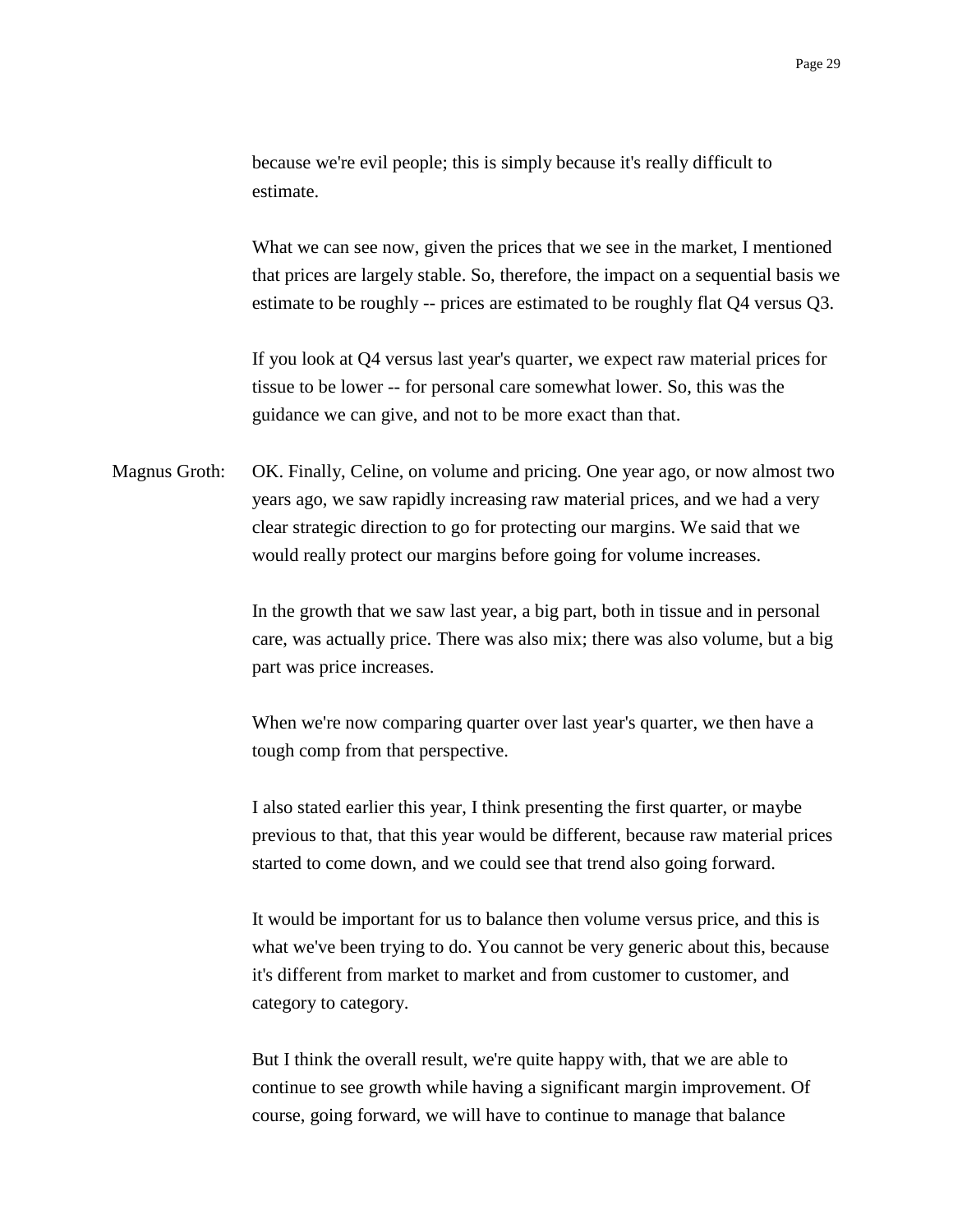between volume and prices and margins. It's very difficult to be more specific than that.

Celine Pannuti: Just one follow-up. If you look at the shape of raw material, so has come down, you see the benefit, and probably we are going to see flattening and, at some point, going up.

> But where are we -- now that the prices have come down, you talk about pricing pressure. Are we seeing negative prices now in the marketplace, or is it something that we should expect in 2017? I'm talking here about retail tissue.

Magnus Groth: I can't really be more specific than what I already stated that we see overall increasing competition in both emerging and mature markets and in consumer tissue in Europe, due to lower raw material prices, but also in general.

Celine Pannuti: Thank you.

Operator: Saul Casadio M&G.

Saul Casadio: I have a bunch of questions on the proposed split. The first one is in your engagement with the rating agencies, are you able to confirm that the bonds will maintain their existing rating? That's the first one.

Fredrik Rystedt: Yes, the rating agencies have confirmed the rating for SCA Hygiene this morning. So, they've actually published their own press releases this morning. In addition to that, we cannot add anything.

Saul Casadio: OK. No, I haven't seen that, so thanks for confirming that.

Fredrik Rystedt: OK, both of them have confirmed the rating for SCA Hygiene.

Saul Casadio: OK, perfect. And the second question is on the pro forma numbers that you have provided. You have provided a profit and loss and balance sheet, but I haven't found the cash flow pro forma for the hygiene business. Is this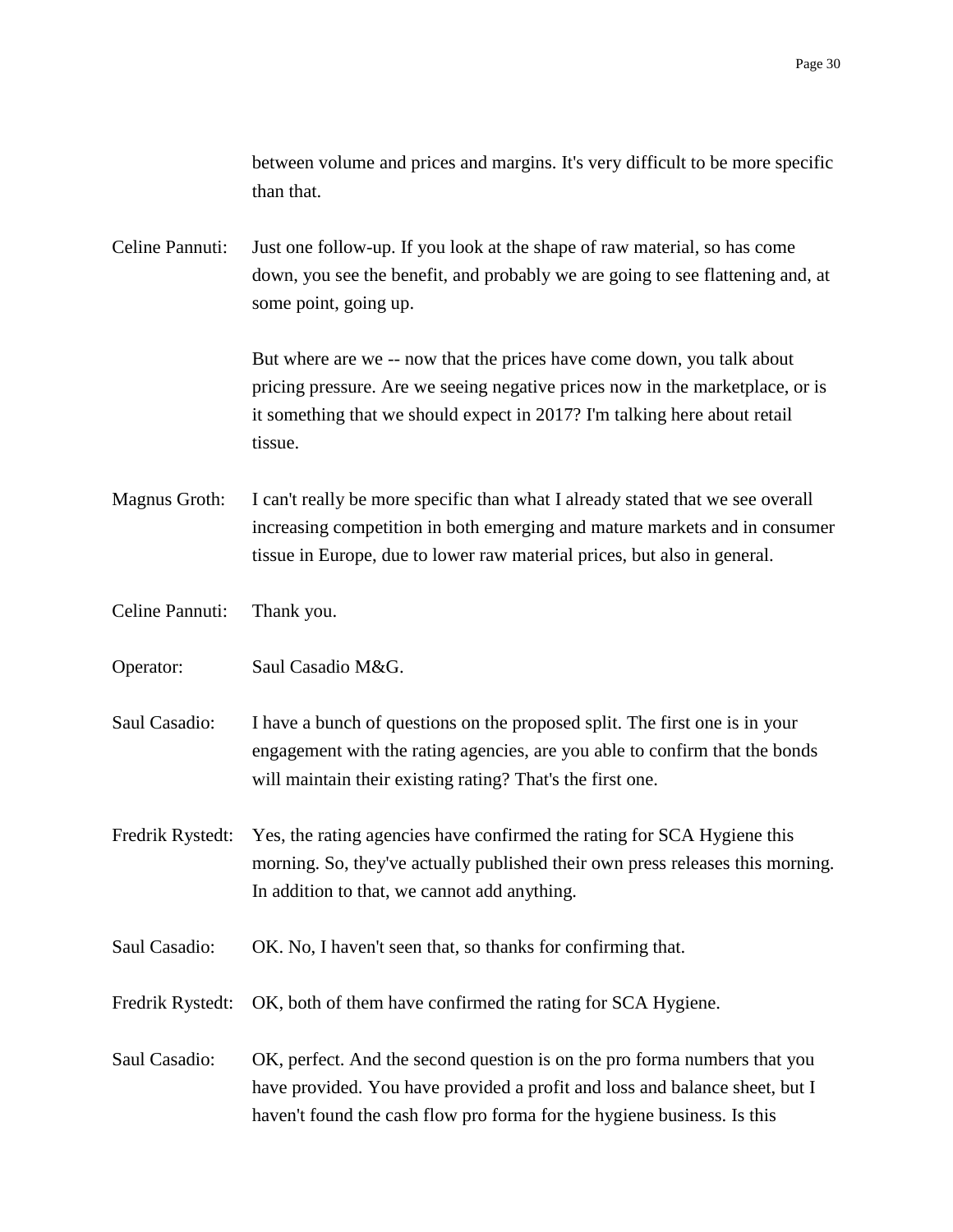something that you will provide? Or it's in some other documents I haven't managed to see?

Fredrik Rystedt: It's a good question. Basically, the solicitation memorandum that's also been released should contain all the relevant information needed. I'm not sure what you actually missed there, but let's talk about that.

> In general, we have now disclosed what we have perceived as necessary to entertain the solicitation process.

- Saul Casadio: So you're saying that the cash flow will be in there. Is it somewhere --?
- Fredrik Rystedt: No, the cash flow is not there. It's basically what you see in the solicitation memorandum.
- Saul Casadio: OK, I'll try and get hold of that. The other question is on the consent threshold. What's the consent threshold that you need to achieve?

Fredrik Rystedt: I don't think we have disclosed that, Raoul, actually.

Saul Casadio: Will you disclose that?

Fredrik Rystedt: No, I don't think so. We will basically continue with the solicitation process. The consent percentage is not something we disclose.

Saul Casadio: OK. And I haven't managed to look at the docs in detail, but can you tell us what's going to happen to the non-consenting bondholders?

Fredrik Rystedt: Once again, we need to refer to the documentation that we have sent out. But, of course, our belief is clearly that this will go through as planned.

Saul Casadio: So once you've reached the threshold, the non-consenting will be dragged into the new entities or will they stay in the existing?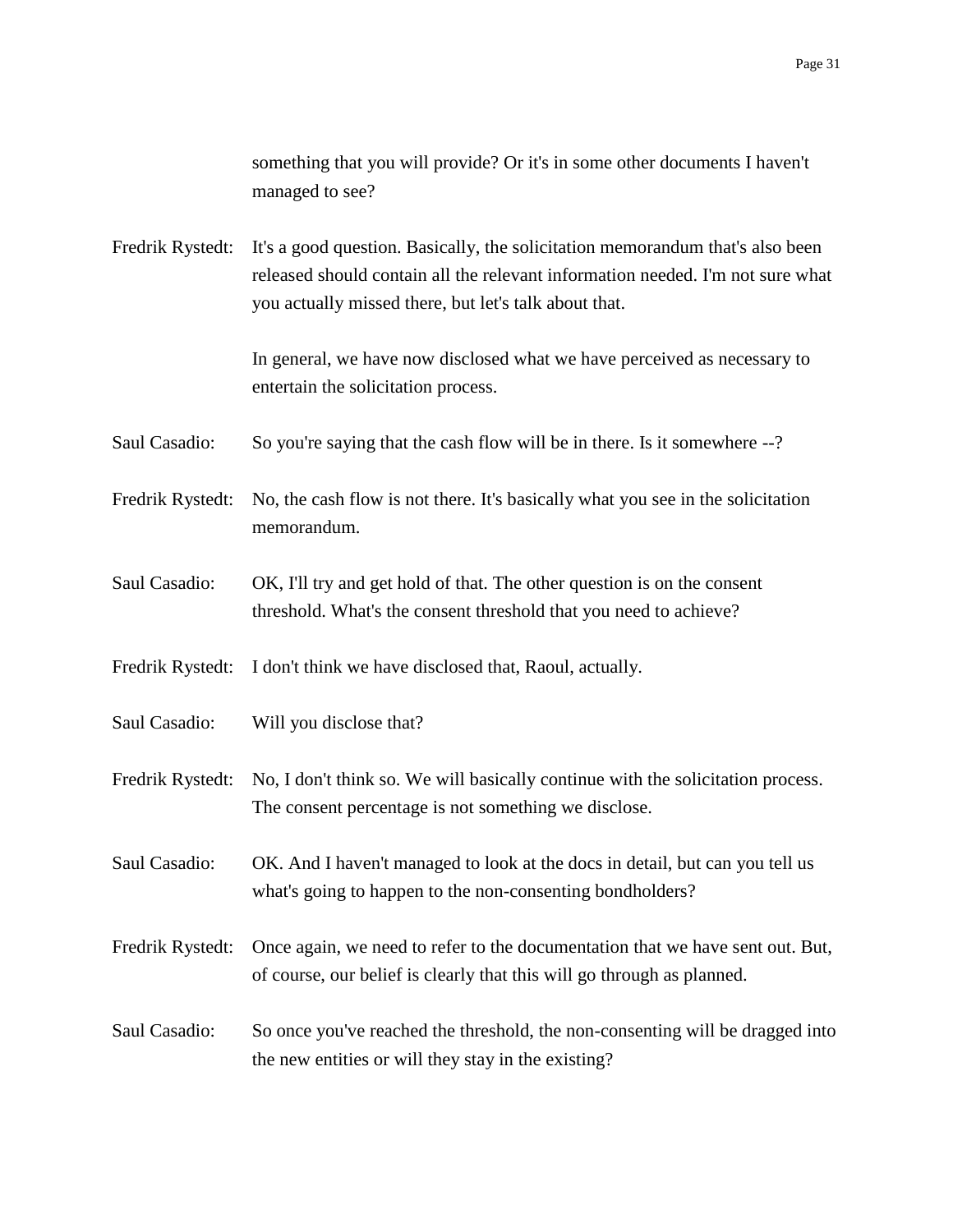- Fredrik Rystedt: No, of course, there is documentation that we have for all the outstanding loans and bond agreements. This is very regulated, what exactly will happen, Raoul. We have to refer to our own documentation, the solicitation memorandum. Those are the two things.
- Saul Casadio: OK, thanks.
- Operator: John Ennis, Goldman Sachs.

John Ennis: I've got two questions, actually. The first one is around baby. Moving into 2017, I just want to know what sort of efforts you can take to try and improve growth in the baby division and, therefore, personal care. Or do you expect that part of the business to remain a drag going into next year?

> And then the second question is on tissue. You're obviously closing capacity in European tissue. But it seems like some competitors may be increasing capacity. I wanted to get your sense on what you think the net capacity change will be, and how that compares to the net volume change within tissue. Thanks.

Magnus Groth: OK, regarding your first question about baby, we don't give any such forecasts. We are working really hard to make all our categories and segments profitable and successful. That's our ambition and it's only a last resort when we decide to take other action. That's our ambition, also, with the baby category.

> Secondly, yes, there is always a mix of new capacity coming in and capacity moving out of any market. Typically, of course, it's high-cost inefficient capacity that is going out.

We have a 30 percent market share in tissue in Europe. We have a mix of highly efficient capacities and less efficient, through acquisitions and for other reasons. And we announced our tissue roadmap at the Capital Markets Day earlier this year, which has the ambition to increase our cost efficiency in tissue. That's the overall.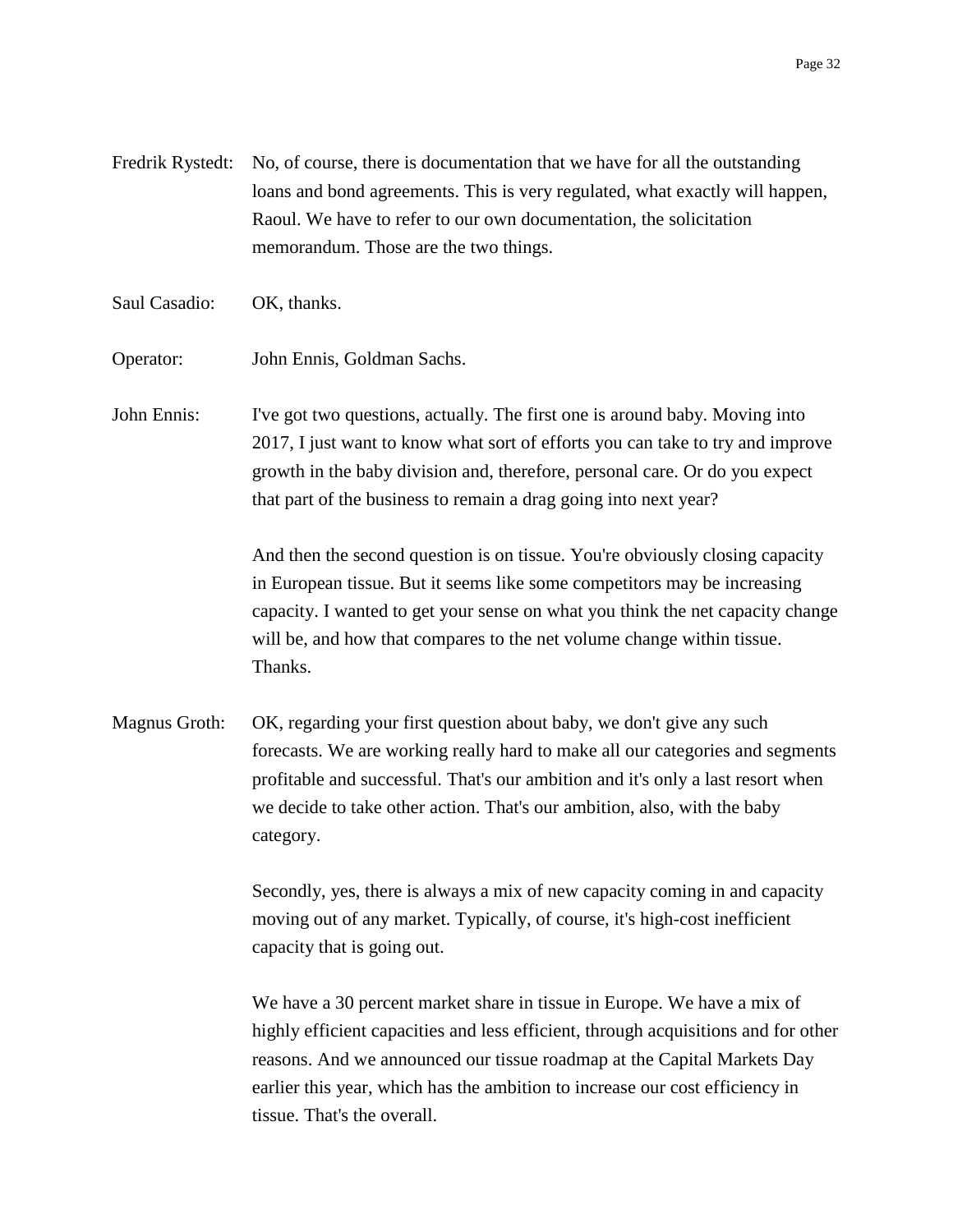Then in addition, we aim to grow market share, of course. But this is, again, a balance that we're always working within each individual market. We want to grow our branded share and we want to improve our efficiencies in the ongoing dynamic of new capacity coming in and leaving the market.

John Ennis: OK great, thanks a lot.

Josephine Edwall: Operator, let's have the last question from the telephone, please. Operator: Iain Simpson, Societe Generale.

Iain Simpson: I wondered if you could just comment on price competition in Western European diaper. This is something a number of your competitors have talked about having stepped up recently, but it seems that your Western European diaper business is actually going pretty well. So, any color on that would be great.

> Secondly, you talk about your commitment to maintaining a solid investment grade credit rating. How much headroom do you have to a solid investment grade credit rating with the hygiene business? Is it in the order of some SEK30 billion or SEK40 billion, is it that sort of magnitude?

Magnus Groth: OK, baby, yes we are happy with our European baby business. I don't really have anything more to say.

> I've also stated earlier that, in general, we see an increasing competitive pressure in the hygiene business in its entirety, both in mature and in emerging markets, and I can't be more specific on that.

Regarding our investment grade and the headroom, Fredrik, is there anything you can say on that?

Fredrik Rystedt: Iain, I will be glad to do that. Actually, if you look at solid investment grade, it's rating based, so it's, of course, the rating agencies that will define the boundaries. They look at both financial measures, they look at business risk